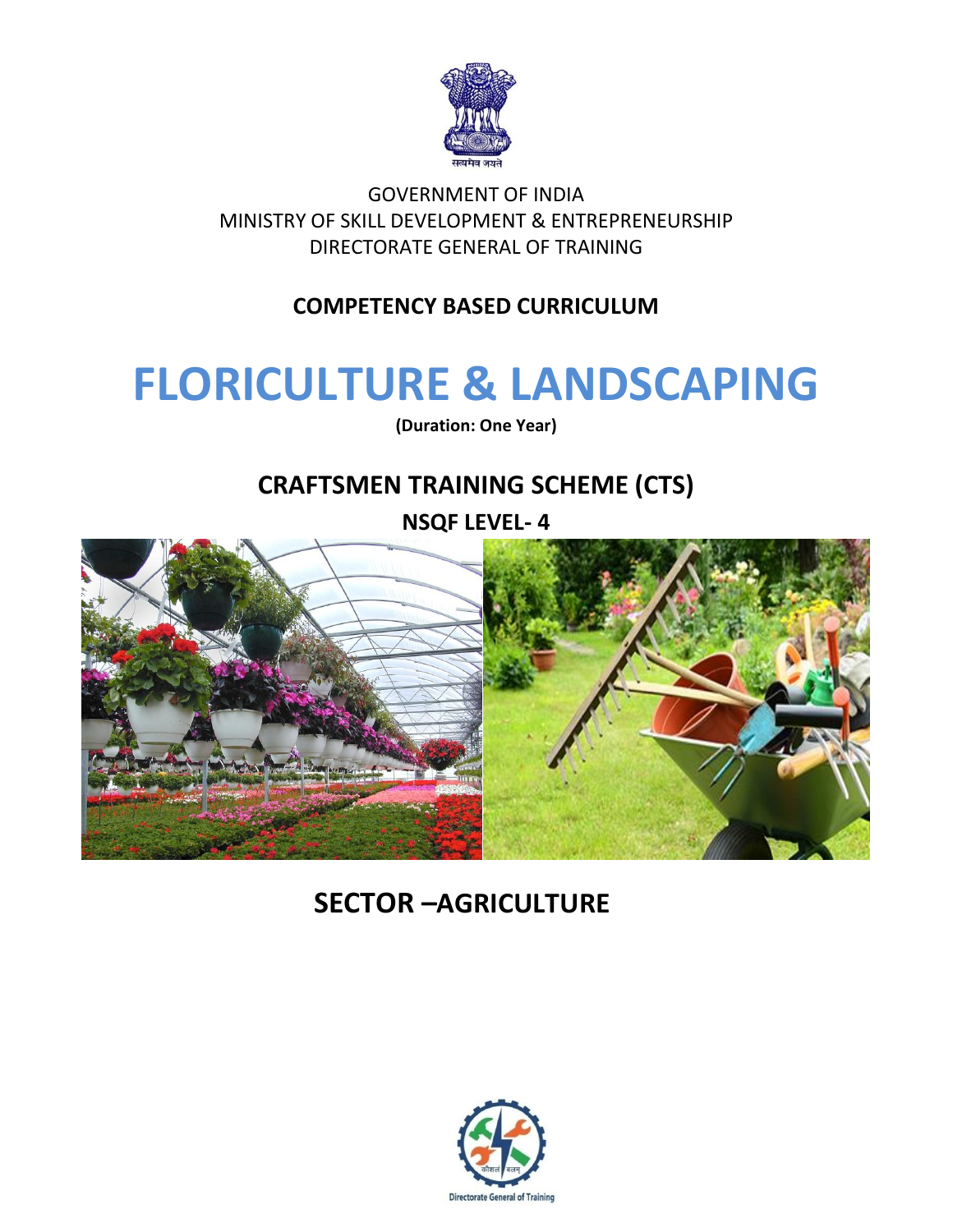# **FLORICULTURE & LANDSCAPING**

**(Non-Engineering Trade)**

**(Revised in 2019)**

**Version: 1.2**

## **CRAFTSMEN TRAINING SCHEME (CTS)**

### **NSQF LEVEL - 4**

Developed By

Ministry of Skill Development and Entrepreneurship

Directorate General of Training **CENTRAL STAFF TRAINING AND RESEARCH INSTITUTE** EN-81, Sector-V, Salt Lake City, Kolkata – 700 091 www.cstaricalcutta.gov.in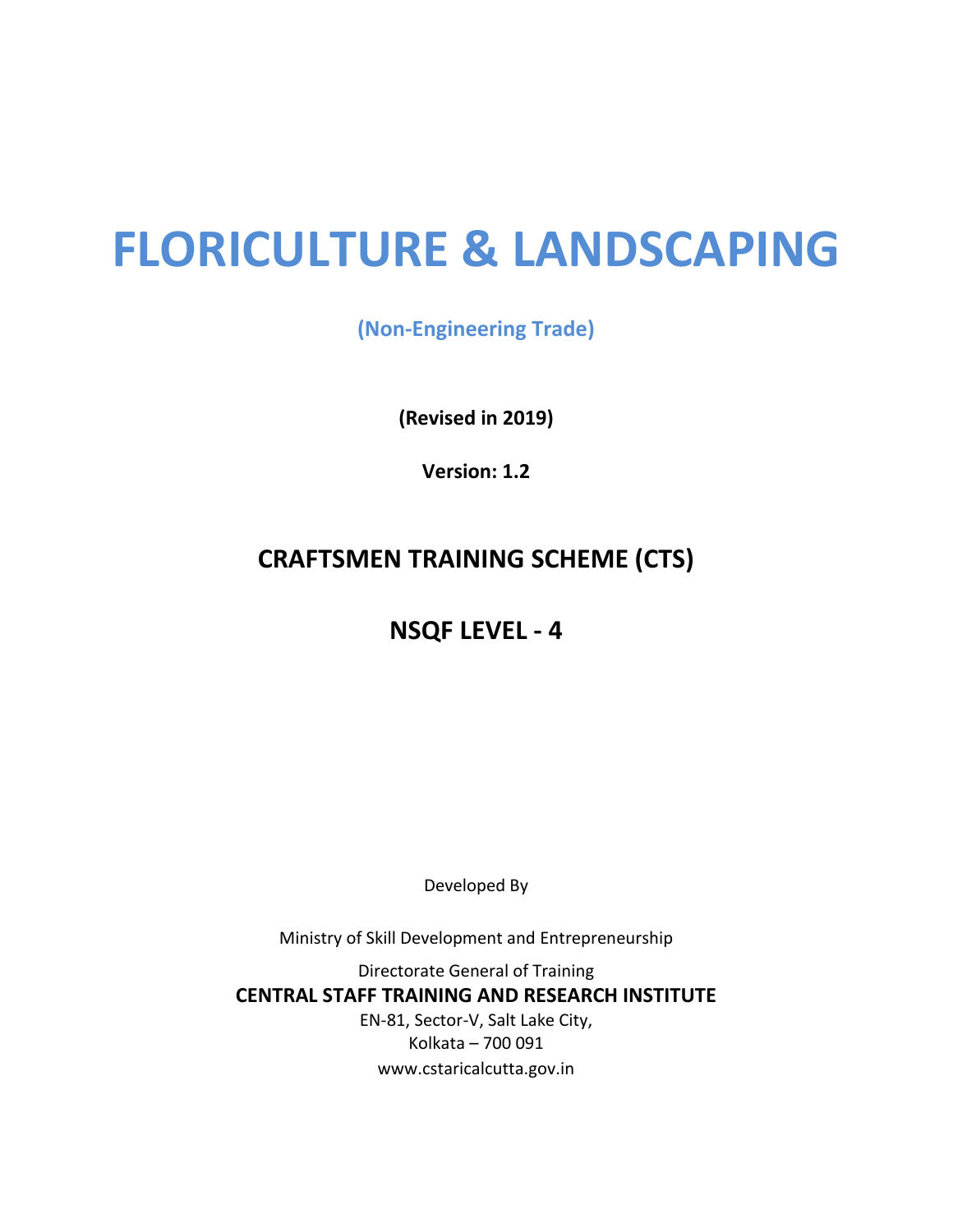| S No. | <b>Topics</b>                                | Page No.       |
|-------|----------------------------------------------|----------------|
| 1.    | <b>Course Information</b>                    | 1              |
| 2.    | <b>Training System</b>                       | $\overline{2}$ |
| 3.    | Job Role                                     | 6              |
| 4.    | <b>General Information</b>                   | 8              |
| 5.    | <b>Learning Outcome</b>                      | 10             |
| 6.    | <b>Assessment Criteria</b>                   | 11             |
| 7.    | <b>Trade Syllabus</b>                        | 15             |
|       | Annexure I (List of Trade Tools & Equipment) | 28             |
|       | Annexure II (List of Trade experts)          | 31             |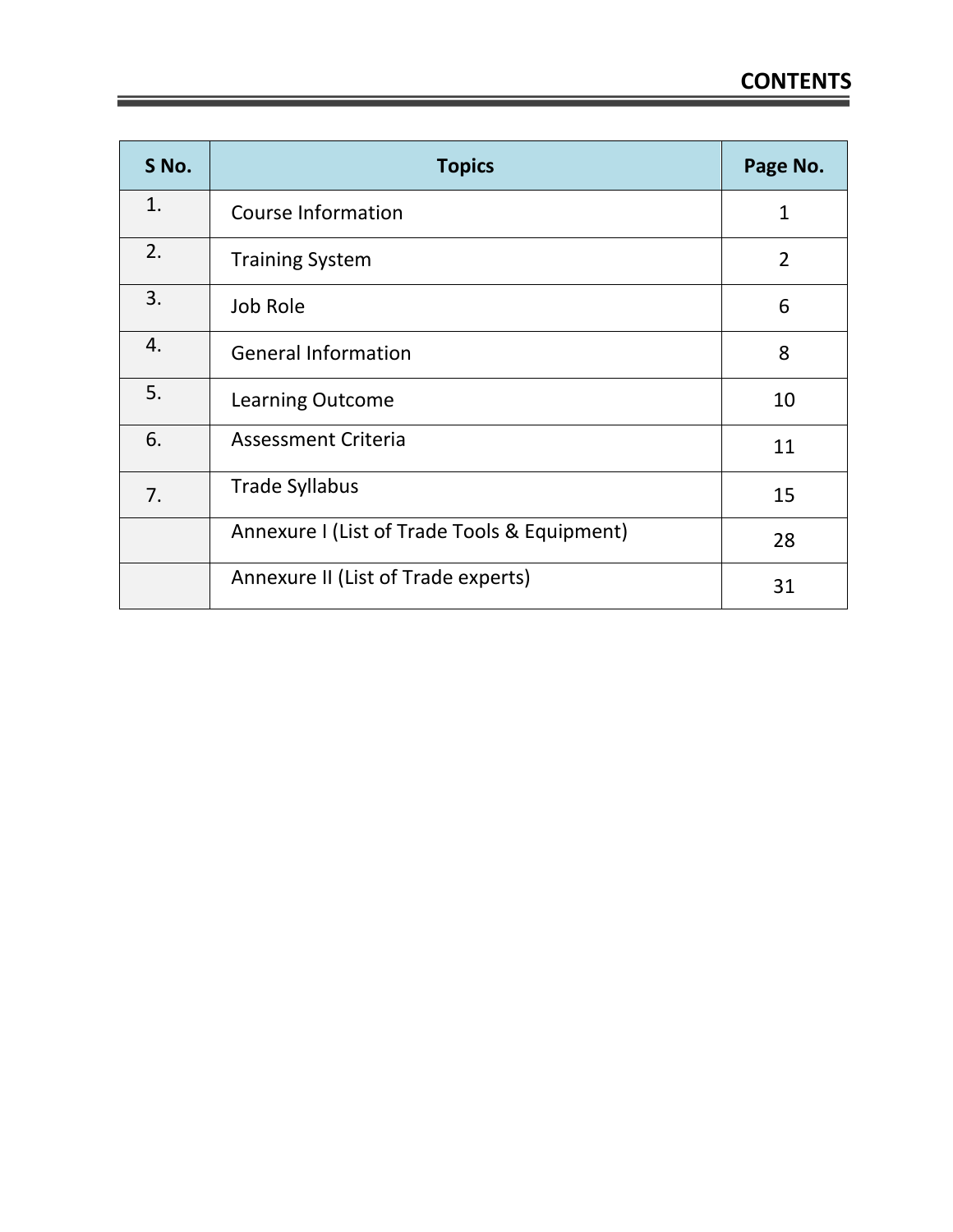

During the one-year duration of "Floriculture & Landscaping" trade, a candidate is trained on Professional Skill, Professional Knowledge and Employability Skill related to job role. In addition to this, a candidate is entrusted to undertake project work, extracurricular activities and on-the-job training to build up confidence. The broad components covered under Professional Skill subject are as below:-

The trainee learns about agro-meteorology, importance of different elements of weather and climate of agriculture. Soil properties, soil management, formation of soil moisture and its conservation. Role of organic matter in soil and its recycling water and their management. Soil fertility, fertilizers, manures and management of soil fertility &productivity. Fundamentals of floriculture, nursery and seed production. Practicing simple and tongue layering, ground layering, air layering or goo tee. Planting materials and their cultivation practices etc.

The trainee learns about identification and study important commercial varieties of the flowering crops. Preparation of ground and beds for planting specific flower crops. Layout of plots and gardens, planning for home gardens, landscape gardens. Preparation and execution of landscape plants maintenance of gardens and lawns. Accessories and containers for flower arrangements. Floral arrangement preparation of floral ornaments bouquets etc. Preparation of bottle gardens, terrarium etc. Protected cultivation of flowers. Identifications and study of poly house, shed net house, mulching. Familiarization with species of honey bees and different types of colony, organization and bee boxes.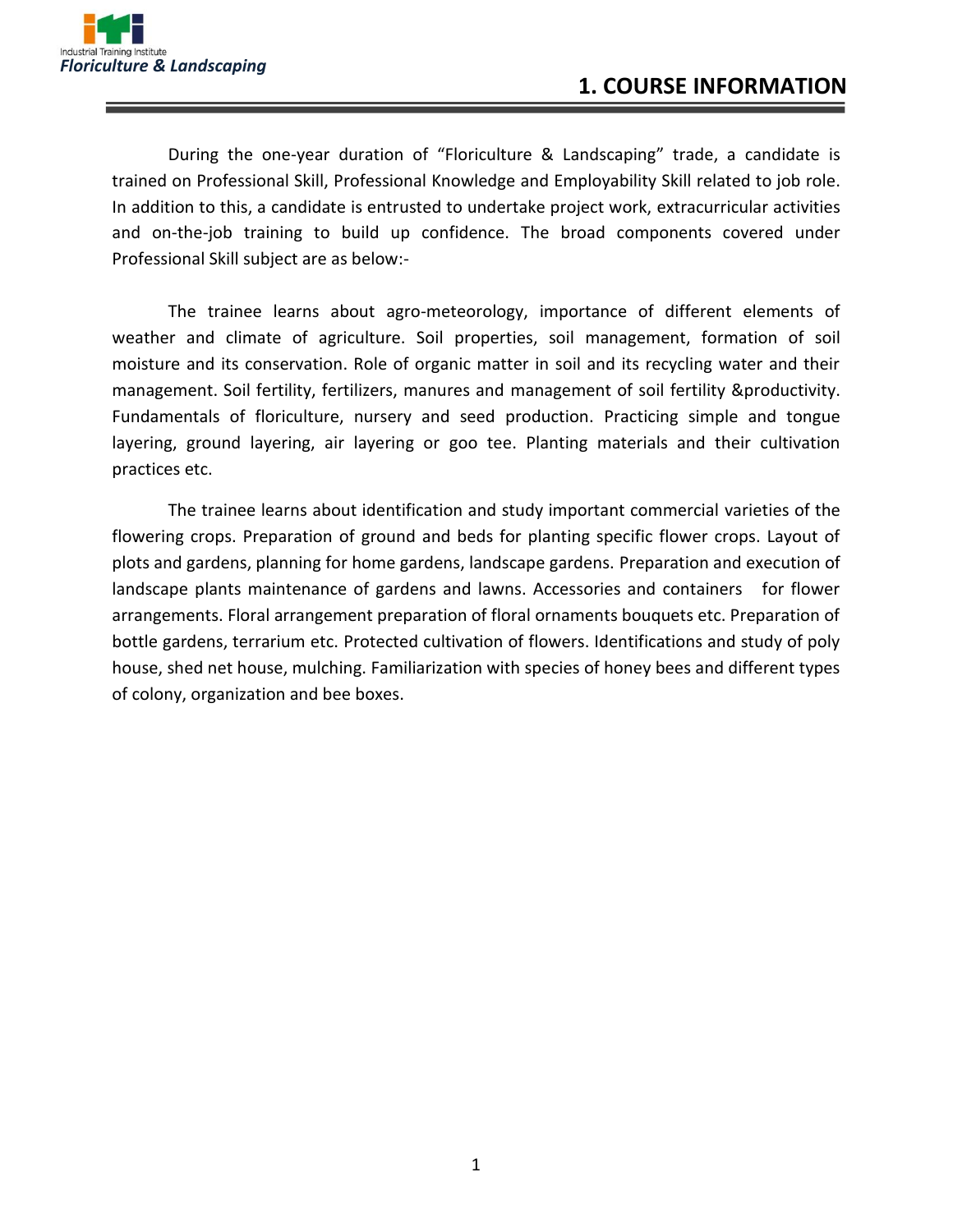

#### **2.1 GENERAL**

The Directorate General of Training (DGT) under Ministry of Skill Development & Entrepreneurship offers a range of vocational training courses catering to the need of different sectors of economy/ Labour market. The vocational training programmes are delivered under the aegis of Directorate General of Training (DGT). Craftsman Training Scheme (CTS) with variants and Apprenticeship Training Scheme (ATS) are two pioneer schemes of DGT for strengthening vocational training.

'Floriculture & Landscaping' trade under CTS is one of the popular courses delivered nationwide through a network of ITIs. The course is of one-year duration. It mainly consists of Domain area and Core area. The Domain area (Trade Theory & Practical) imparts professional skills and knowledge, while Core area (Employability Skill) imparts requisite core skills, knowledge, and life skills. After passing out the training program, the trainee is awarded National Trade Certificate (NTC) by DGT which is recognized worldwide.

#### **Candidates broadly need to demonstrate that they are able to:**

- Read and interpret technical parameters/documents, plan and organize work processes, identify necessary materials and tools;
- Perform tasks with due consideration to safety rules, accident prevention regulations and environmental protection stipulations;
- Apply professional skill, knowledge & employability skills while performing jobs.
- Document the technical parameters related to the task undertaken.

#### **2.2 PROGRESSION PATHWAYS**

- Can join industry as Craftsman and will progress further as Senior Craftsman, Supervisor and can rise to the level of Manager.
- Can become Entrepreneur in the related field.
- Can join Apprenticeship programs in different types of industries leading to a National Apprenticeship certificate (NAC).
- Can join as floral designer, Floral sales representative, General Manager (Plantation), General Manager, (Agricultural Farm)
- Can join Advanced Diploma (Vocational) courses under DGT as applicable.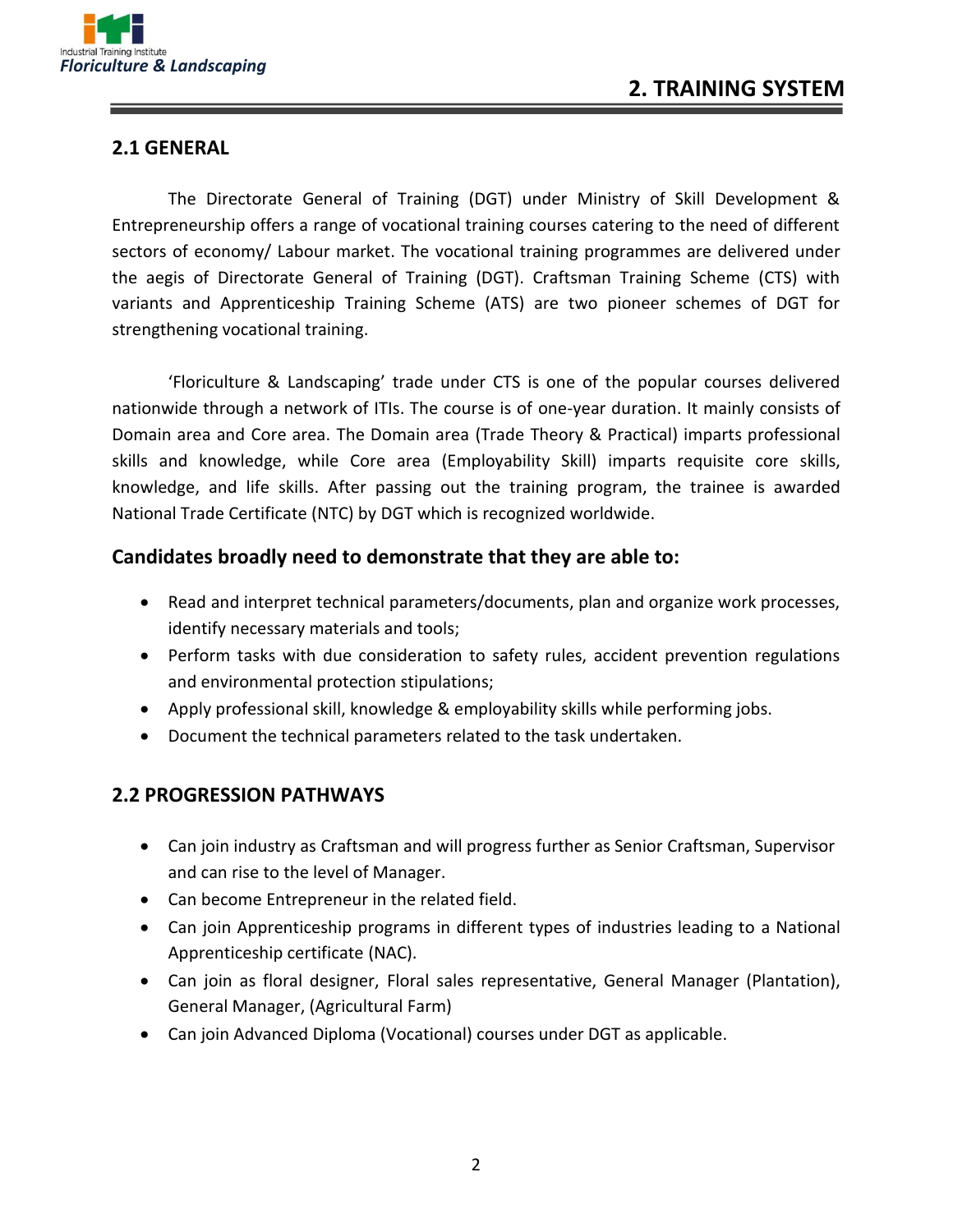

#### **2.3 COURSE STRUCTURE**

Table below depicts the distribution of training hours across various course elements during a period of one year: -

| S No. | <b>Course Element</b>                 | <b>Notional Training</b><br><b>Hours</b> |
|-------|---------------------------------------|------------------------------------------|
| 1.    | Professional Skill (Trade Practical)  | 1200                                     |
| 2.    | Professional Knowledge (Trade Theory) | 240                                      |
| 3.    | <b>Employability Skills</b>           | 160                                      |
|       | <b>Total</b>                          | 1600                                     |

#### **2.4 ASSESSMENT & CERTIFICATION**

The trainee will be tested for his skill, knowledge and attitude during the period of course through formative assessment and at the end of the training programme through summative assessment as notified by the DGT from time to time.

a) The **Continuous Assessment** (Internal) during the period of training will be done by Formative Assessment Method by testing for assessment criteria listed against learning outcomes. The training institute has to maintain an individual trainee portfolio as detailed in assessment guideline. The marks of internal assessment will be as per the formative assessment template provided on www.bharatskills.gov.in.

b) The final assessment will be in the form of summative assessment. The All India Trade Test for awarding NTC will be conducted by Controller of examinations, DGT as per the guidelines. The pattern and marking structure is being notified by DGT from time to time. **The learning outcome and assessment criteria will be the basis for setting question papers for final assessment. The examiner during final examination will also check** the individual trainee's profile as detailed in assessment guideline before giving marks for practical examination.

#### **2.4.1 PASS REGULATION**

For the purposes of determining the overall result, weightage of 100% is applied for six months and one-year duration courses and 50% weightage is applied to each examination for two years courses. The minimum pass percent for Trade Practical and Formative assessment is 60% & for all other subjects is 33%. There will be no Grace marks.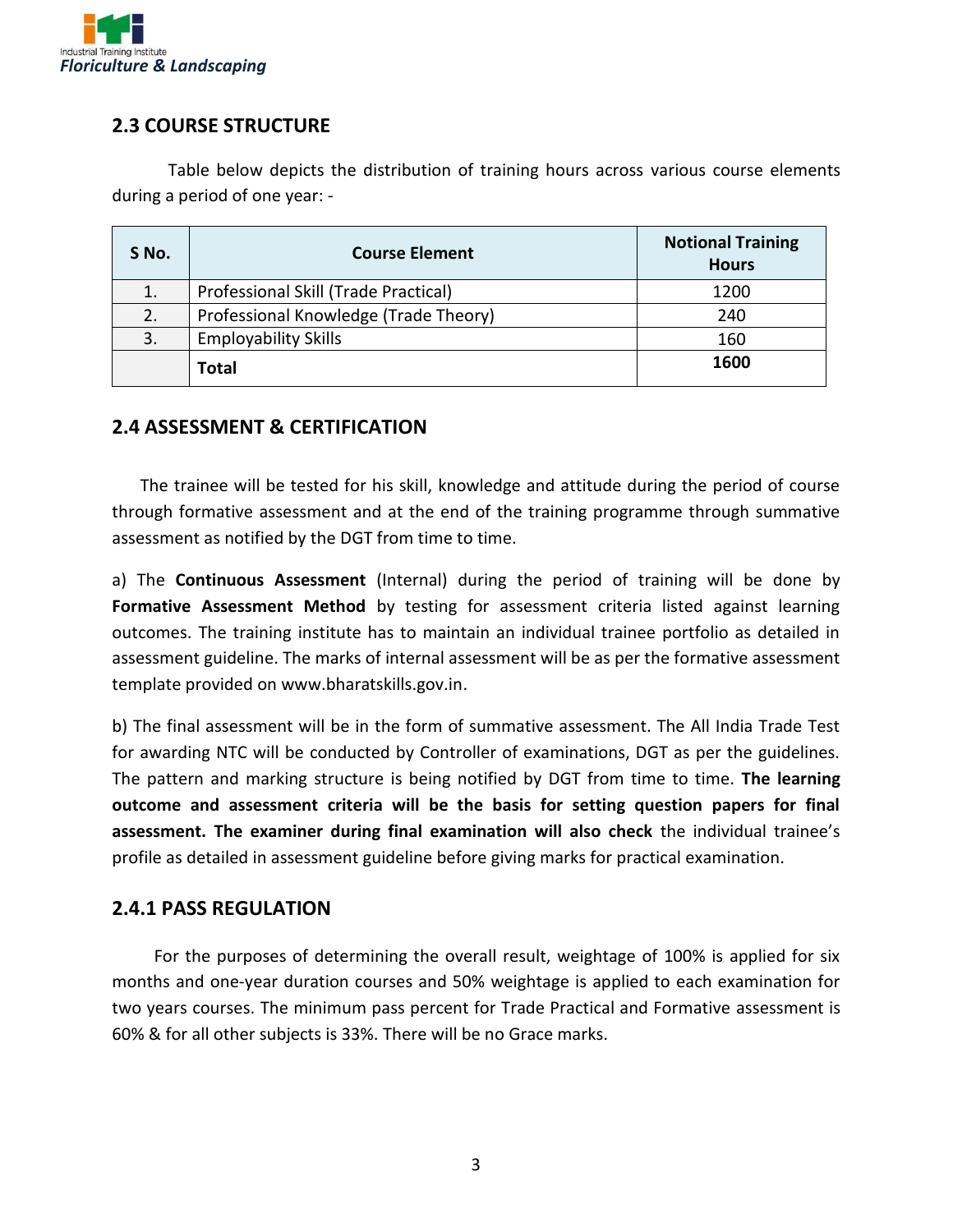

#### **2.4.2 ASSESSMENT GUIDELINE**

Appropriate arrangements should be made to ensure that there will be no artificial barriers to assessment. The nature of special needs should be taken into account while undertaking the assessment. Due consideration should be given while assessing for teamwork, avoidance/reduction of scrap/wastage and disposal of scrap/waste as per procedure, behavioral attitude, sensitivity to the environment and regularity in training. The sensitivity towards OSHE and self-learning attitude are to be considered while assessing competency.

Assessment will be evidence based comprising the following:

- Job carried out in labs/workshop
- Record book/ daily diary
- Answer sheet of assessment
- Viva-voce
- Progress chart
- Attendance and punctuality
- Assignment
- Project work

Evidences and records of internal (Formative) assessments are to be preserved until forthcoming examination for audit and verification by examining body. The following marking pattern to be adopted while assessing:

| <b>Performance Level</b>                                                                                                                                                                                                              | <b>Evidence</b>                                                                                                                                                                                                                           |
|---------------------------------------------------------------------------------------------------------------------------------------------------------------------------------------------------------------------------------------|-------------------------------------------------------------------------------------------------------------------------------------------------------------------------------------------------------------------------------------------|
| (a) Weightage in the range of 60%-75% to be allotted during assessment                                                                                                                                                                |                                                                                                                                                                                                                                           |
| For performance in this grade, the candidate<br>should produce work which demonstrates<br>attainment of an acceptable standard of<br>craftsmanship with occasional guidance, and<br>due regard for safety procedures and<br>practices | Demonstration of good skills and accuracy<br>$\bullet$<br>in the field of work/ assignments.<br>• A fairly good level of neatness and<br>consistency to accomplish job activities.<br>• Occasional support in completing the<br>task/job. |
| (b) Weightage in the range of 75%-90% to be allotted during assessment                                                                                                                                                                |                                                                                                                                                                                                                                           |
| For this grade, a candidate should produce<br>work which demonstrates attainment of a<br>reasonable standard of craftsmanship, with                                                                                                   | • Good skill levels and accuracy in the field<br>of work/ assignments.<br>• A good level of neatness and consistency                                                                                                                      |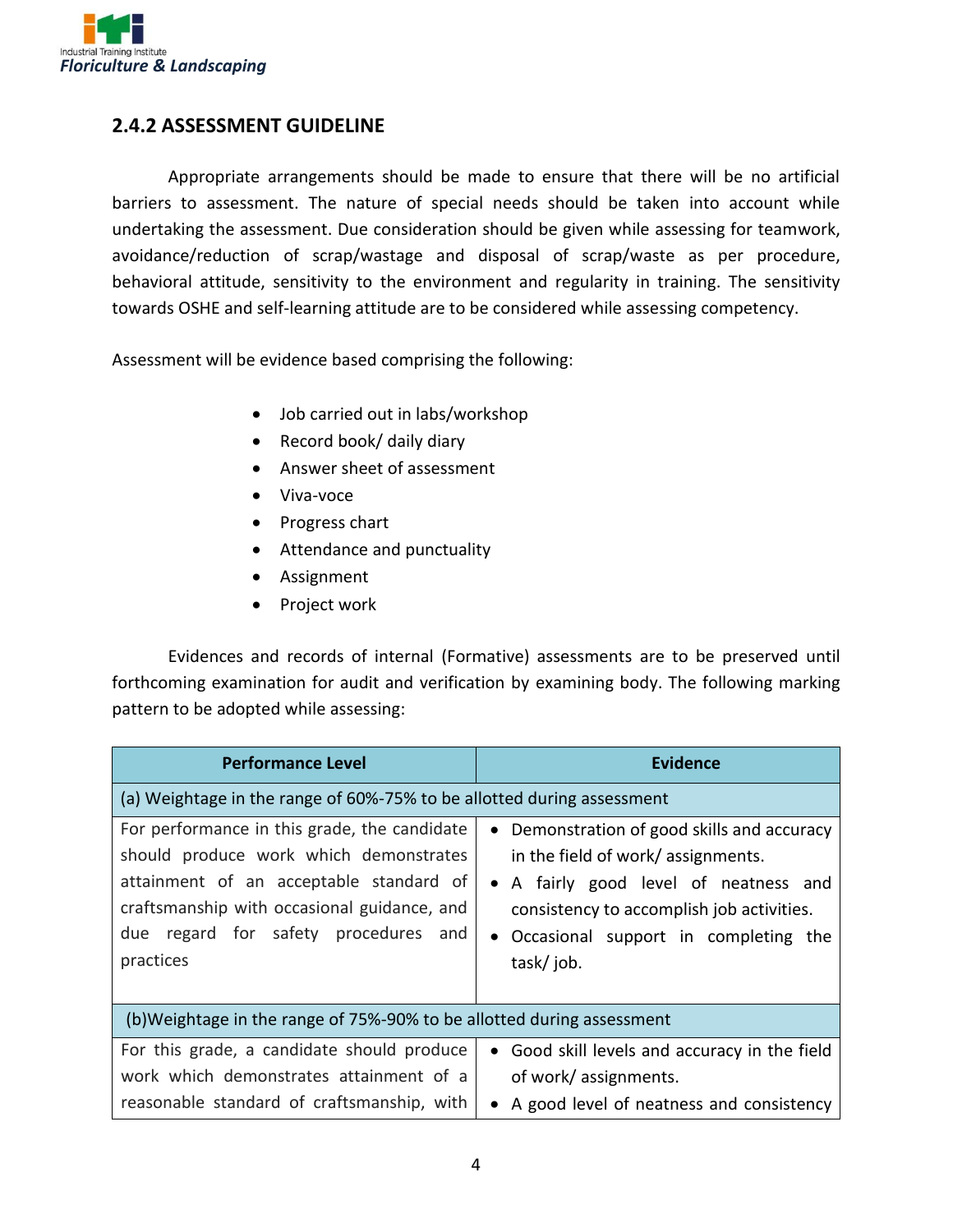

| little<br>safety<br>guidance, and<br>regard<br>for<br>procedures and practices                                                                                                                                                                                      | to accomplish job activities.<br>Little support in completing the task/job.                                                                                                                                                |
|---------------------------------------------------------------------------------------------------------------------------------------------------------------------------------------------------------------------------------------------------------------------|----------------------------------------------------------------------------------------------------------------------------------------------------------------------------------------------------------------------------|
| (c) Weightage in the range of more than 90% to be allotted during assessment                                                                                                                                                                                        |                                                                                                                                                                                                                            |
| For performance in this grade, the candidate,<br>with minimal or no support in organization<br>and execution and with due regard for safety<br>procedures and practices, has produced work<br>which demonstrates attainment of a high<br>standard of craftsmanship. | • High skill levels and accuracy in the field<br>of work/ assignments.<br>• A high level of neatness and consistency<br>to accomplish job activities.<br>Minimal or no support in completing the<br>$\bullet$<br>task/job. |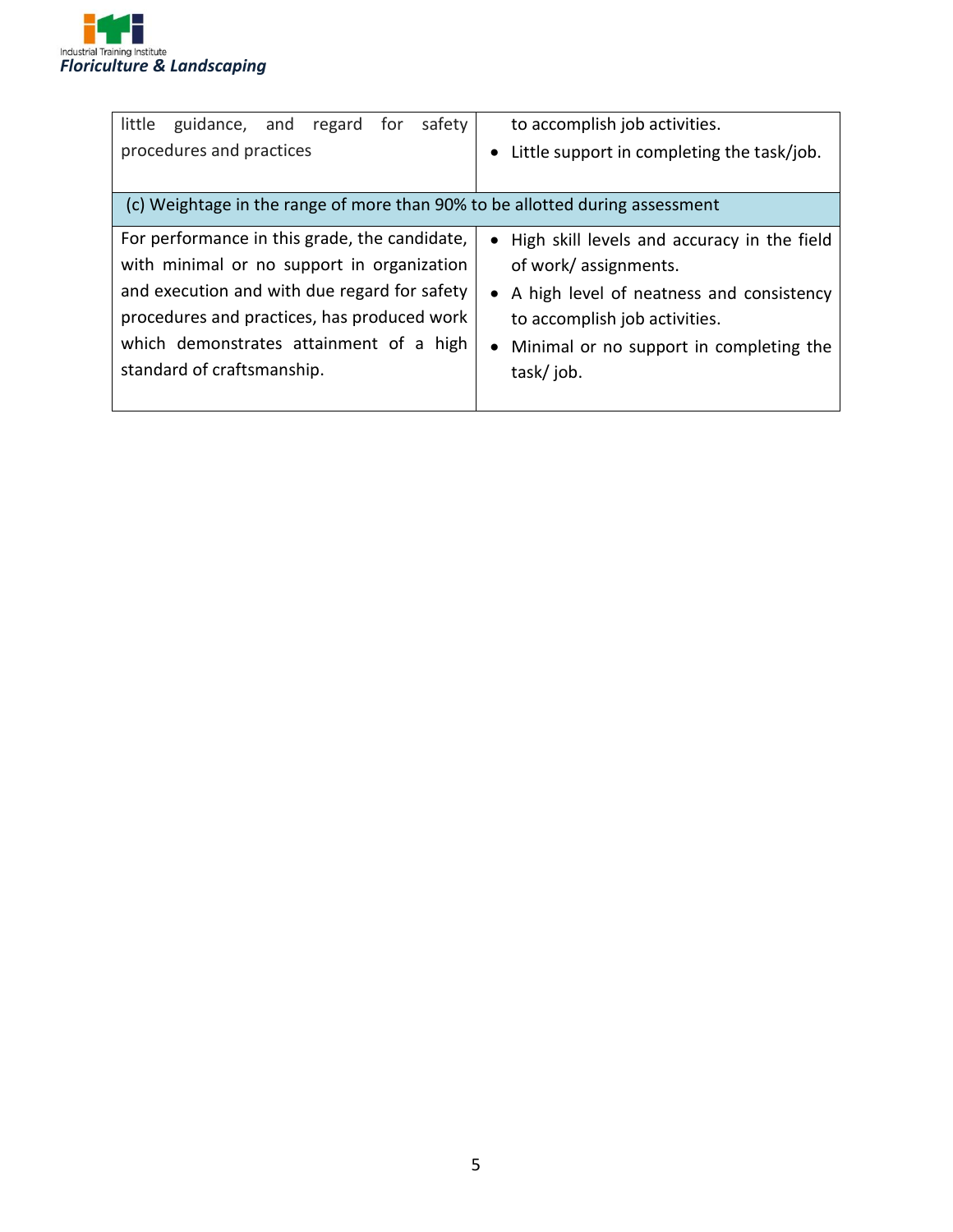

**Floral Designer;** designs, cuts, and arranges live, dried, or artificial flowers and foliage. confers with clients regarding price and type of arrangement desired and the date, time, and place of delivery. Plans arrangement according to client's requirements, utilizing knowledge of design and properties of materials, or select appropriate standard design pattern. Waters plants, and cut, condition, and clean flowers and foliage for storage. Selects flora and foliage for arrangements, working with numerous combinations to synthesize and develop new creations. Order and purchase flowers and supplies from wholesalers and growers. Wraps and price completed arrangements. Trims material and arranges bouquets, wreaths, terrariums, and other items using trimmers, shapers, wire, pins, floral tape, foam, and other materials. Performs office and retail service duties such as keeping financial records, serving customers, answering telephones, selling giftware items and receiving payment. Informs customers about the care, maintenance, and handling of various flowers and foliage, indoor plants, and other items. Decorates or supervises the decoration of buildings, halls, churches, or other facilities for parties, weddings and other occasions.

**Floriculturist- (Open Cultivation);** performs the duties of a flower crop cultivator in the open field

**Floriculturist- (Protected Cultivation);** performs the duties of a flower crop cultivator in the green houses.

**Seed Grower/Quality Seed Grower;** propagates and grows horticultural-specialty products and crops, such as seeds, bulbs, rootstocks, sod, ornamental plants, and cut flowers: Plans acreage utilization and work schedules, according to knowledge of crop culture, climate and market conditions, seed, bulb, or rootstock availability, and employable work force and machinery. Attaches farm implements, such as disk and fertilizer spreader, to tractor and drives tractor in fields to till soil and plant and cultivate crop. Inspects fields periodically to ascertain nutrient deficiencies, detect insect, disease, and pest infestations, and identify foreign-plant growth, and selects, purchases, and schedules materials, such as fertilizers and herbicides, to ensure quality control. Hires field workers; assigns their duties according to scheduled activities, such as planting, irrigating, weeding, and harvesting; and oversees their activities. Maintains personnel and production records. Arranges with customers for sale of crop. May oversee activities, such as product cleaning, grading, and packaging. May provide customer services, such as planning and building planters, walls, and patios, and planting and caring for landscape and display arrangements. May bud or graft scion stock on plantings to alter growth characteristics. May develop new variations of species specialty to produce crops with specialized marketappeal. May cultivate out-of-season seedlings and crops, using greenhouse. May cultivate cover crop, such as hay or rye, in rotation with horticultural specialty to rejuvenate soil. May drive and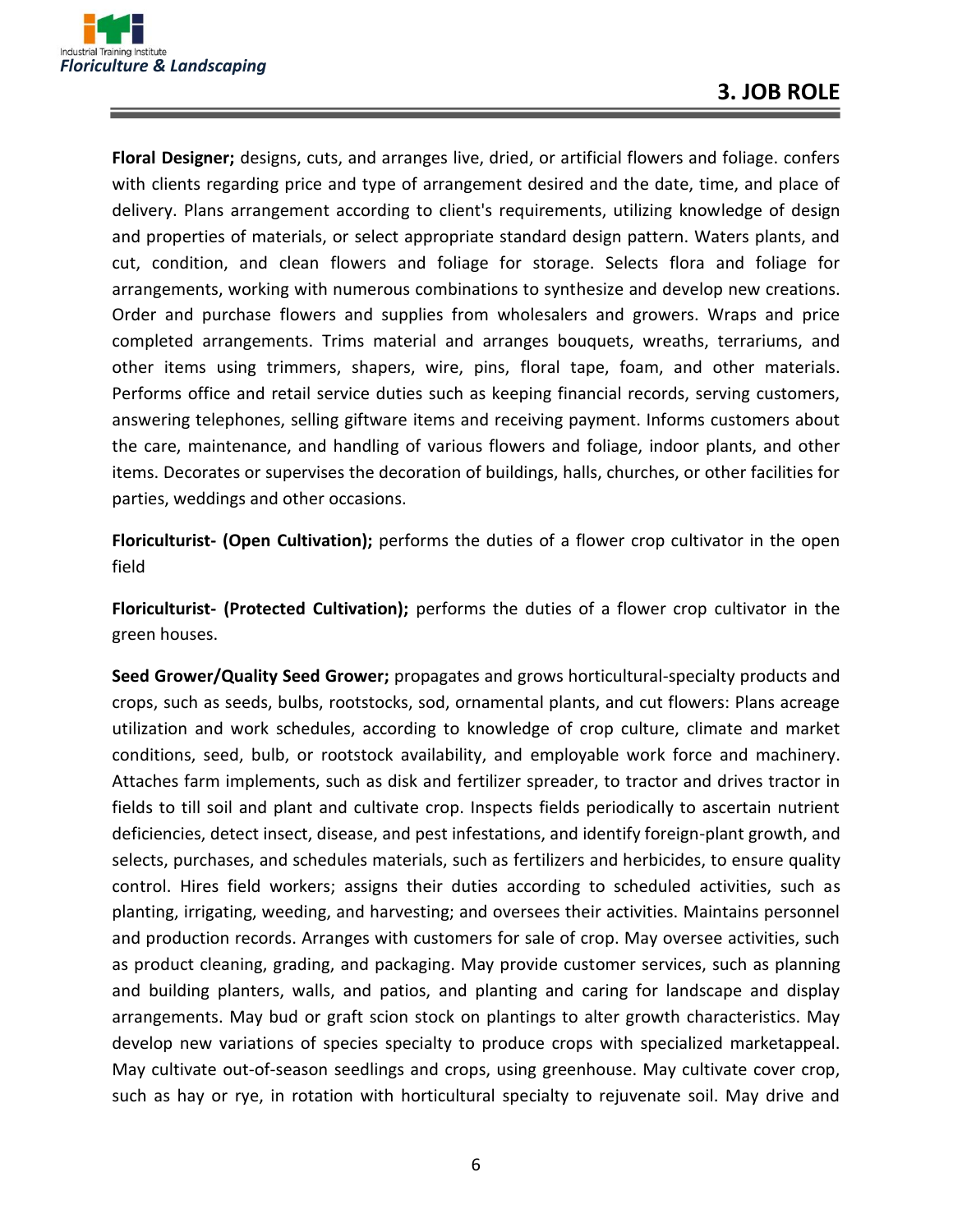

operate self-propelled harvesting machine. May lubricate, adjust, and make minor repairs on farm machinery and equipment.

#### **Reference NCO-2015:**

- a) 3435.0500 –Floral Designer
- b) 6113.0601 Floriculturist- (Open Cultivation)
- c) 6113.0602 Floriculturist- (Protected Cultivation)
- d) 6130.0201 Seed Grower/Quality Seed Grower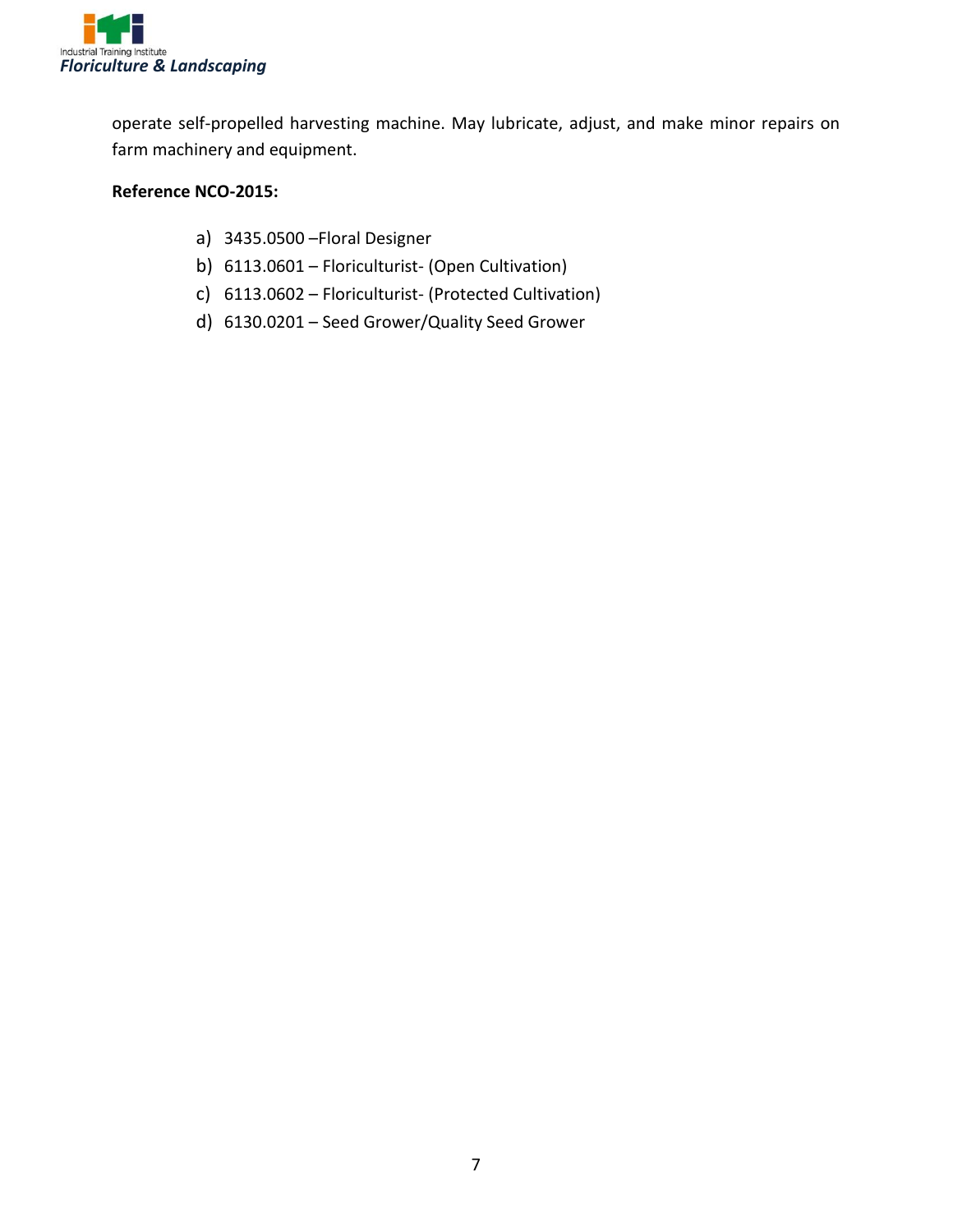

and the control of the control of the control of the control of the control of the control of

| <b>Name of the Trade</b>                        | <b>FLORICULTURE &amp; LANDSCAPING</b>                      |  |
|-------------------------------------------------|------------------------------------------------------------|--|
| <b>Trade Code</b>                               | DGT/1081                                                   |  |
| <b>NCO - 2015</b>                               | 3435.0500, 6113.0601, 6113.0602, 6130.0201                 |  |
| <b>NSQF Level</b>                               | Level-4                                                    |  |
| <b>Duration of Craftsmen</b><br><b>Training</b> | One Year (1600 Hours)                                      |  |
| <b>Entry Qualification</b>                      | Passed 10 <sup>th</sup> class examination                  |  |
| <b>Minimum Age</b>                              | 14 years as on first day of academic session.              |  |
| <b>Eligibility for PwD</b>                      | LD, CP, LC, DW, AA, LV, DEAF, HH, AUTISM, ID, SLD          |  |
| Unit Strength (No. of<br>Student)               | 24 (There is no separate provision of supernumerary seats) |  |
| <b>Space Norms</b>                              | 10000 Sq. m (1 Hectare plot of land)                       |  |
| <b>Power Norms</b>                              | 2 KW                                                       |  |
| <b>Instructors Qualification for:</b>           |                                                            |  |

| (i) | <b>Floriculture &amp;</b> | B.Voc/Degree in Agriculture from UGC recognized university with                                                                                                                                                    |  |  |
|-----|---------------------------|--------------------------------------------------------------------------------------------------------------------------------------------------------------------------------------------------------------------|--|--|
|     | <b>Landscaping Trade</b>  | one-year post qualification experience in the relevant field.                                                                                                                                                      |  |  |
|     |                           | <b>OR</b>                                                                                                                                                                                                          |  |  |
|     |                           | Diploma (Minimum 2 years) in Agriculture / Horticulture from a<br>recognized board of education or relevant Advanced Diploma<br>(Vocational) from DGT with two-year experience in the relevant field.              |  |  |
|     |                           | OR                                                                                                                                                                                                                 |  |  |
|     |                           | NTC/ NAC passed in the trade of "Floriculture & Landscaping" with<br>three-year experience in the relevant field.                                                                                                  |  |  |
|     |                           |                                                                                                                                                                                                                    |  |  |
|     |                           | <b>Essential Qualification:</b>                                                                                                                                                                                    |  |  |
|     |                           | Relevant National Craft Instructor Certificate (NCIC) in any of the                                                                                                                                                |  |  |
|     |                           | variants under DGT.                                                                                                                                                                                                |  |  |
|     |                           |                                                                                                                                                                                                                    |  |  |
|     |                           | Note:-Out of two Instructors required for the unit of $2(1+1)$ , one<br>must have Degree/Diploma and other must have NTC/NAC<br>qualifications. However, both of them must possess NCIC in any of<br>its variants. |  |  |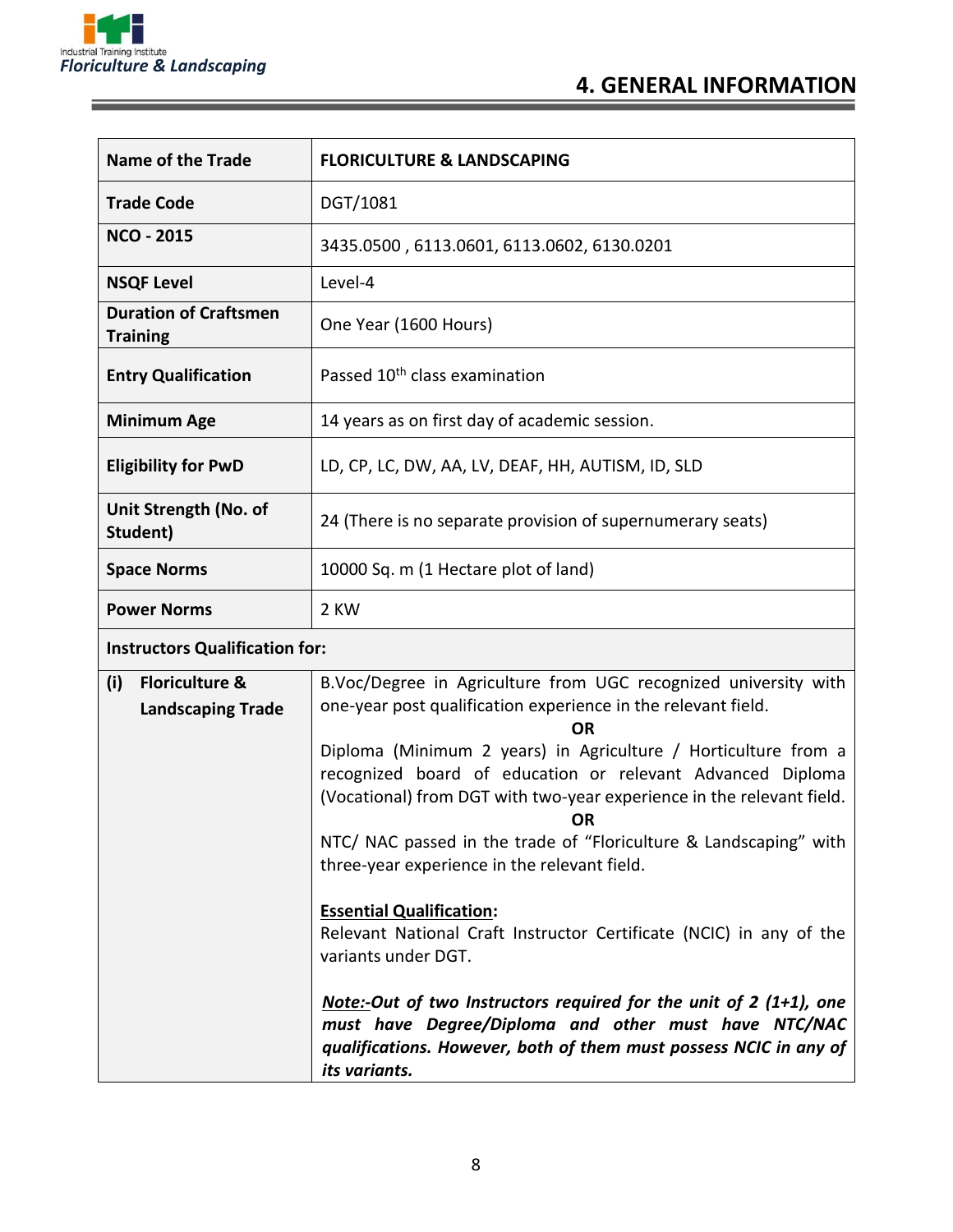

| (ii) Employability Skill              |                        | MBA/BBA/Any Graduate/Diploma in any discipline with Two years'         |                             |  |
|---------------------------------------|------------------------|------------------------------------------------------------------------|-----------------------------|--|
|                                       |                        | experience with short term ToT Course in Employability Skills from     |                             |  |
|                                       | DGT institutes.        |                                                                        |                             |  |
|                                       |                        | (Must have studied English/ Communication Skills and Basic             |                             |  |
|                                       |                        | Computer at 12th / Diploma level and above)                            |                             |  |
|                                       |                        |                                                                        |                             |  |
|                                       |                        | <b>OR</b>                                                              |                             |  |
|                                       |                        | Existing Social Studies Instructors in ITIs with short term ToT Course |                             |  |
|                                       |                        | in Employability Skills from DGT institutes.                           |                             |  |
| (iii) Minimum Age for                 |                        | 21 Years                                                               |                             |  |
| <b>Instructor</b>                     |                        |                                                                        |                             |  |
| List of Tools and<br><b>Equipment</b> | As per Annexure - I    |                                                                        |                             |  |
|                                       |                        | Distribution of training on hourly basis: (Indicative only)            |                             |  |
| <b>Total Hrs /week</b>                | <b>Trade Practical</b> | <b>Trade Theory</b>                                                    | <b>Employability Skills</b> |  |
| 40 Hours                              | 30 Hours               | 6 Hours                                                                | 4 Hours                     |  |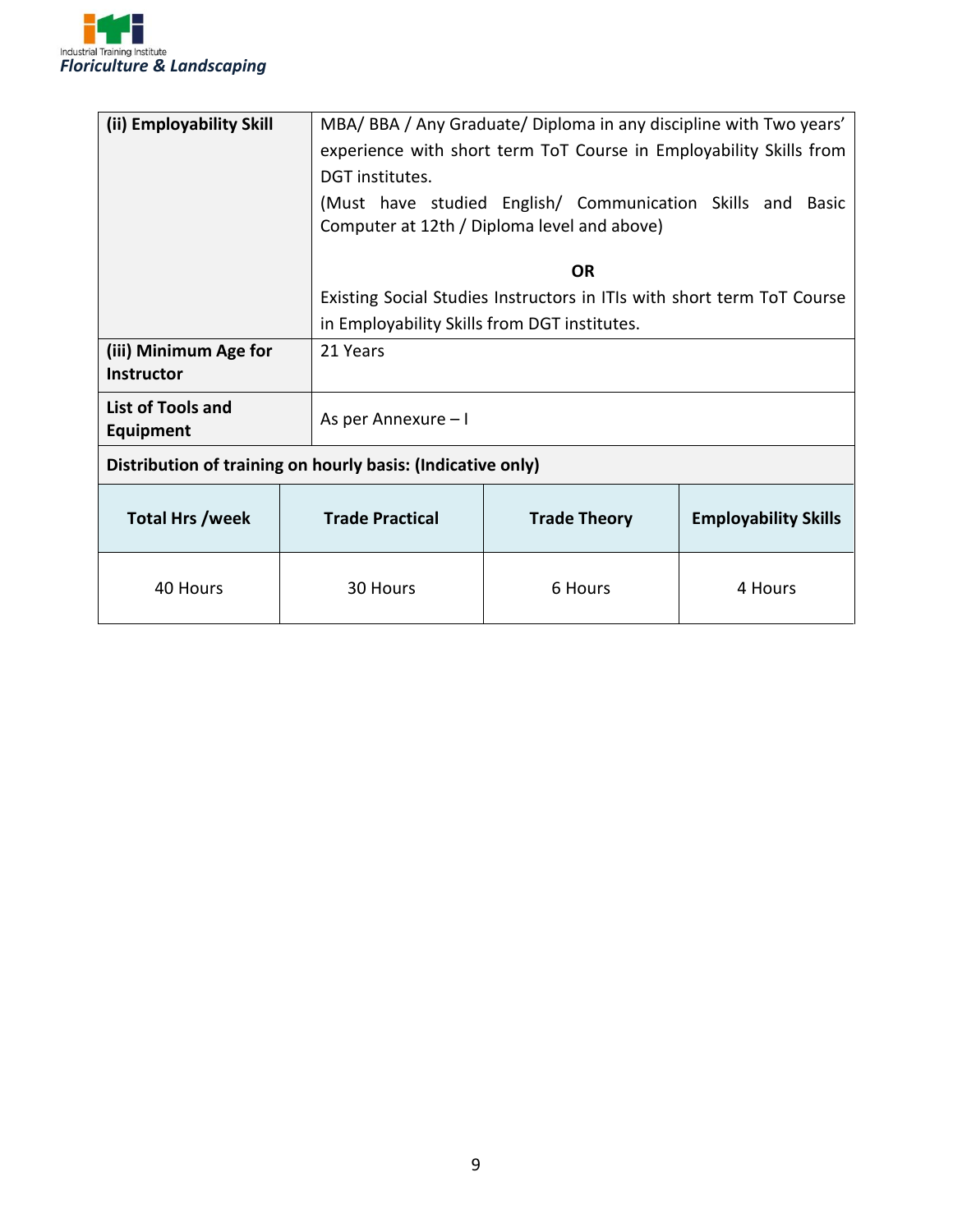

*Learning outcomes are a reflection of total competencies of a trainee and assessment will be carried out as per the assessment criteria.*

#### **5.1 LEARNING OUTCOMES (TRADE SPECIFIC)**

- 1. Identify metrological instruments and understand the diversity within the profession of Floriculture following safety precautions.
- 2. Identify Plant morphology, different plant varieties and plant families.
- 3. Identify different Soil types, Methods of soil sampling and collection, detection on physical and chemical properties of soil, Interpret soil test reports for proper rectification.
- 4. Measure Soil fertility and apply soil fertility management for improvement of fertility of soil.
- 5. Apply integrated nutrient Management system (INMS) in the field.
- 6. Identify and select different propagation methods, Handling of seed, bulbs, cut flowers, Nursery plants, pot plants.
- 7. Identify and apply method of vegetative propagation and its management.
- 8. Identify Commercial Flowers and their packaging.
- 9. Identify the diseases and apply the pesticide as per requirement.
- 10. Plan and execute Survey for landscaping and various types of indoor gardening.
- 11. Carry out Protected cultivation of flower.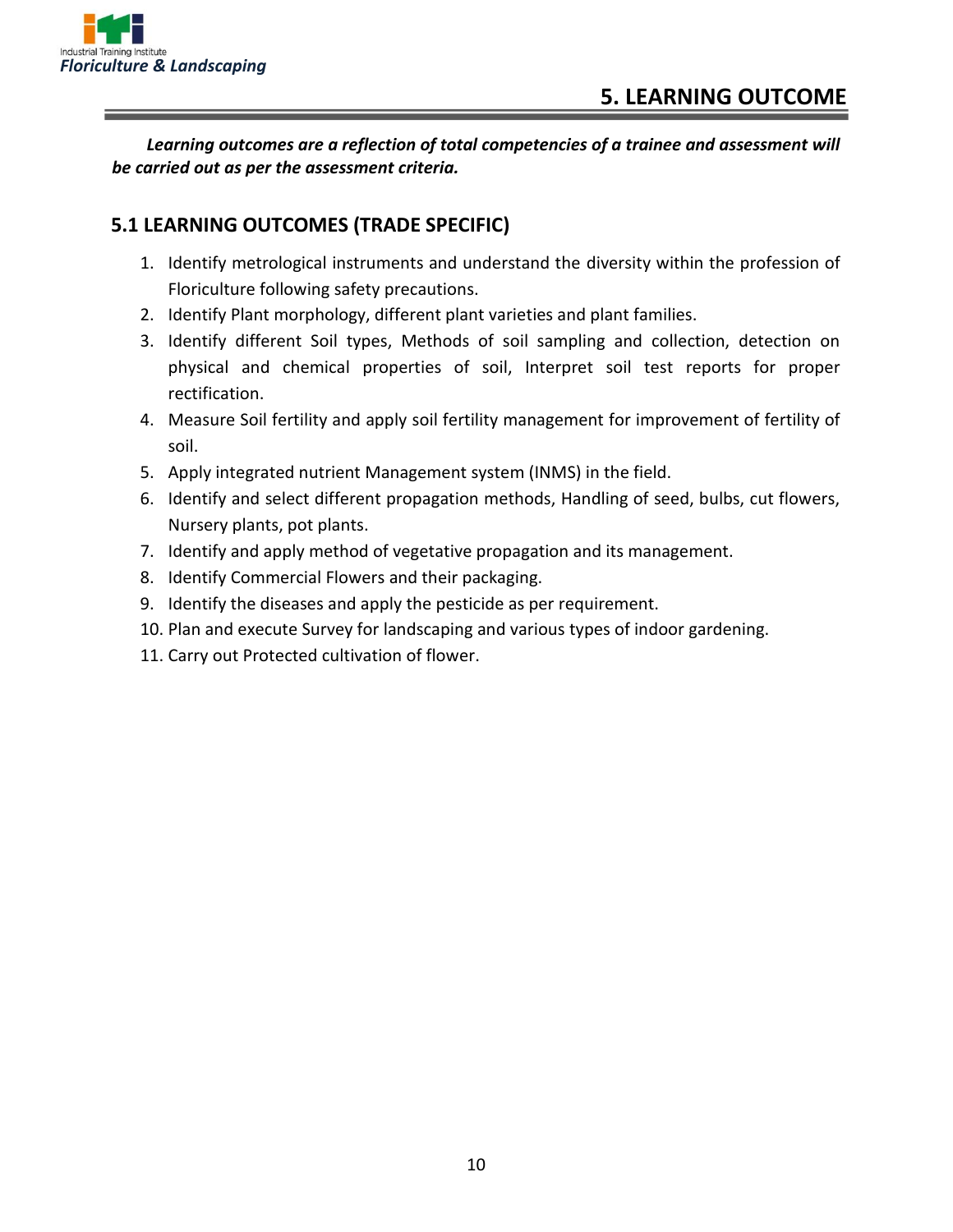

Ξ

| <b>LEARNING OUTCOMES</b>                          | <b>ASSESSMENT CRITERIA</b>                                                                                    |
|---------------------------------------------------|---------------------------------------------------------------------------------------------------------------|
| 1. Identify<br>metrological<br>instruments<br>and | Importance of different elements of weather and climate in<br>agriculture.                                    |
| understand the diversity                          | Knowledge on different agro-climatic regions of the country.                                                  |
| within the profession of                          | Knowledge on crops grown relating to seasonal pattern, its field                                              |
| Floriculture<br>following                         | preparation methods, sowing and harvest.                                                                      |
| safety precautions.                               | Identify different meteorological instruments and its use.                                                    |
|                                                   | Observe the different meteorological data and draw sketches.                                                  |
|                                                   | Knowledge on fundamentals of horticulture.                                                                    |
|                                                   | Identification of plants based on botanical classification.                                                   |
|                                                   | List-out common names and botanical names                                                                     |
|                                                   | Describe the commercial importance of horticulture plants.                                                    |
|                                                   |                                                                                                               |
| 2. Identify<br>Plant                              | Knowledge on plant morphology.                                                                                |
| morphology,<br>different                          | Identify different plant varieties.                                                                           |
| plant varieties and plant                         | Identify different plant families.                                                                            |
| families.                                         |                                                                                                               |
| Soil<br>different                                 |                                                                                                               |
| 3. Identify<br>types, Methods of soil             | Identify different soil types                                                                                 |
| sampling and collection,                          | Demonstrate soil sampling method, collection of soil, and procedure<br>for sending to soil testing laboratory |
| detection on physical and                         | Knowledge on physical and chemical properties of soil                                                         |
| chemical<br>properties<br>of                      | Interpret soil test report                                                                                    |
| soil, Interpret soil test                         | Execute measurement of soil pH by litmus method and electronic pH                                             |
| for<br>reports<br>proper                          | meter.                                                                                                        |
| rectification.                                    | Analyze soil water holding capacity                                                                           |
|                                                   | Demonstrate the use of soil testing kit.                                                                      |
|                                                   | Knowledge on soil correction methods for acid soil, saline soil and                                           |
|                                                   | alkaline soil.                                                                                                |
|                                                   | Demonstrate recycling methods of organic matter in soil                                                       |
|                                                   | Illustrate role of organic matter in soil.                                                                    |
|                                                   | Demonstrate collection methods of Azolla and BGA.                                                             |
|                                                   | Describe the use of Azolla and BGA                                                                            |
|                                                   |                                                                                                               |
| 4. Measure Soil fertility and                     | Knowledge on soil fertility and soil fertility management.                                                    |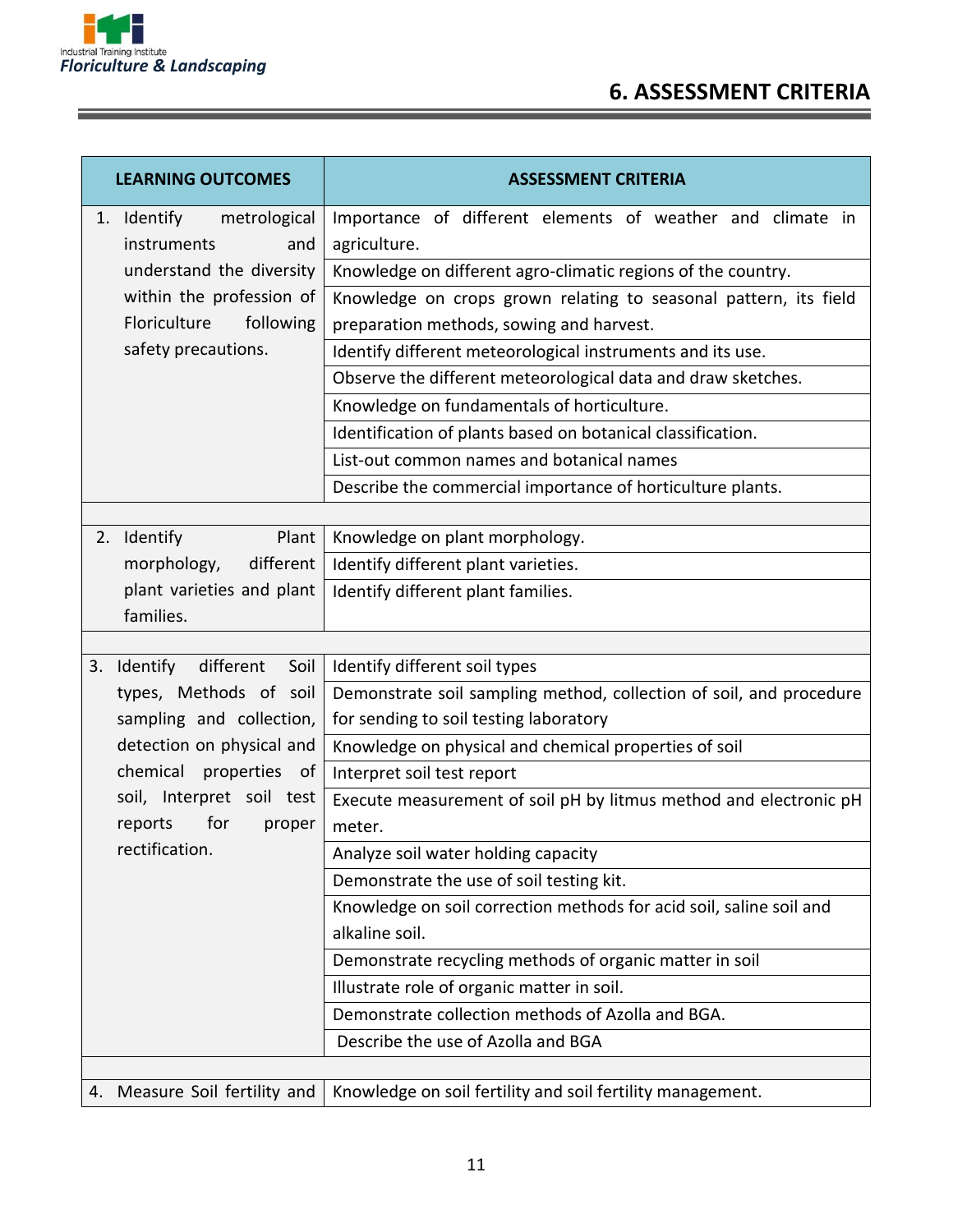

|                           | fertility<br>apply<br>soil   | Knowledge on fertilizer and organic manures.                      |  |
|---------------------------|------------------------------|-------------------------------------------------------------------|--|
|                           | for<br>management            | List out different methods of composting                          |  |
|                           | improvement of fertility     | Differentiate between FYM, sludge, poultry manure, vermin compost |  |
|                           | of soil.                     | and NADEP compost.                                                |  |
|                           |                              | Execute the process of vermin compost and NADEP compost           |  |
|                           |                              | Evaluate the nutrient content of FYM, sludge, poultry manure,     |  |
|                           |                              | vermin compost and NADEP compost.                                 |  |
|                           |                              | Describe the role of different organic matter on improving soil   |  |
|                           |                              | quality.                                                          |  |
|                           |                              |                                                                   |  |
|                           | 5. Apply integrated nutrient | Knowledge on Integrated nutrient management system (INMS)         |  |
|                           | Management<br>system         | Knowledge on green manure crops, its cultivation and package of   |  |
|                           | (INMS) in the field.         | practice.                                                         |  |
|                           |                              | Identify seeds of different green manure crops.                   |  |
|                           |                              | Identify different green manure crops.                            |  |
|                           |                              | List out different green manure crops.                            |  |
|                           |                              | Demonstrate and describe the methods of incorporation of green    |  |
|                           |                              | manure crops for improving soil fertility.                        |  |
|                           |                              |                                                                   |  |
| 6.                        | Identify<br>select<br>and    | Demonstrate different propagation methods.                        |  |
|                           | different<br>propagation     | Demonstrate handling of seeds, bulbs, cut flowers, nursery plants |  |
|                           | methods,<br>Handling<br>of   | and pot plants.                                                   |  |
|                           | seed, bulbs, cut flowers,    | Knowledge on environmental factors, photo-periodism, dormancy     |  |
|                           | Nursery<br>plants,<br>pot    | and growth regulators.                                            |  |
|                           | plants.                      | Illustrate protected cultivation.                                 |  |
|                           |                              | Identify and describe different garden tools.                     |  |
|                           |                              | Identify different diseases, insect and weeds.                    |  |
|                           |                              | Knowledge on irrigation and its management.                       |  |
|                           |                              | Concept on different type and methods of irrigation.              |  |
|                           |                              | Install different irrigation systems.                             |  |
|                           |                              | Knowledge on water management.                                    |  |
|                           |                              | Knowledge on nursery management and seed production methods.      |  |
|                           |                              |                                                                   |  |
|                           | 7. Identify<br>and<br>apply  | Demonstrate different methods of vegetative propagation.          |  |
|                           | method<br>of<br>vegetative   | Knowledge on management of vegetative propagation.                |  |
| propagation<br>and<br>its |                              | Demonstrate different methods of bulb and corm production.        |  |
| management.               |                              | Knowledge on harvest and storage of bulb/ corm of different       |  |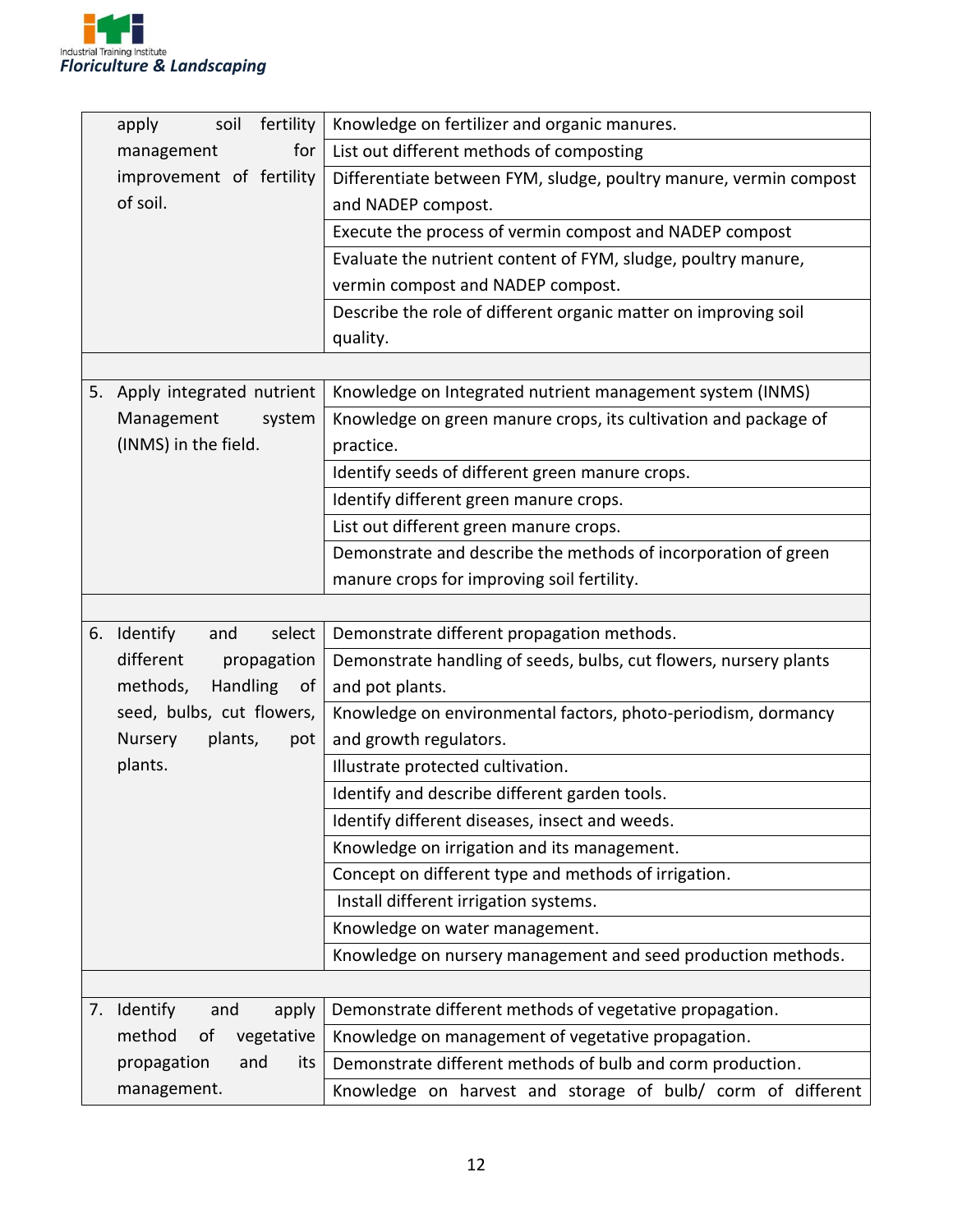

|                                | flowering plants.                                                     |  |
|--------------------------------|-----------------------------------------------------------------------|--|
|                                | Identify different ornamental plants, flowering plants, indoor and    |  |
|                                | bonsai plants.                                                        |  |
|                                | Knowledge on grading and packaging of seeds, seedlings, rooted        |  |
|                                | cuttings pot plants, lawn grass, trees, shrubs, cacti, bonsai etc.    |  |
|                                | Demonstrate pruning and shaping of plants.                            |  |
|                                | Knowledge selection of suitable plant species for landscaping, pot    |  |
|                                | plants, lawn grass and bonsai                                         |  |
|                                | Illustrate package of practice of pot plants, lawn grasses, landscape |  |
|                                | plants and bonsai.                                                    |  |
|                                |                                                                       |  |
| Identify<br>Commercial<br>8.   | Identify commercial flowers.                                          |  |
| <b>Flowers</b><br>and<br>their | List out different commercial flowers.                                |  |
| packaging.                     | Illustrate package of practice of different commercial flowers.       |  |
|                                | Knowledge on quality assessment, pulsing, conditioning, storage,      |  |
|                                | packing of commercial flowers like lose flowers, long stem cut        |  |
|                                | flowers, perennials, cut greens and annuals.                          |  |
|                                |                                                                       |  |
| 9. Identify the diseases and   | Identify pests and diseases.                                          |  |
| apply the pesticide as per     | Prepare solution and application of sprays or dusts.                  |  |
| requirement.                   | Check quality parameters for cut flowers for domestic markets and     |  |
|                                | for export.                                                           |  |
|                                |                                                                       |  |
| 10. Plan and execute Survey    | Knowledge on survey and drafting methods for landscaping.             |  |
| landscaping<br>for<br>and      | Knowledge on making layouts and design for landscaping.               |  |
| various types of indoor        | Design and execute landscape garden.                                  |  |
| gardening.                     | Knowledge on history, styles, scope and importance of gardening.      |  |
|                                | Select plants for landscaping and gardening.                          |  |
|                                | Knowledge on maintenance of gardens and lawns.                        |  |
|                                | List out and describe different garden types.                         |  |
|                                | Demonstrate different styles of bottle garden and terrarium.          |  |
|                                | Select different pot plants.                                          |  |
|                                | Demonstrate the arrangement of different pot plants.                  |  |
|                                | Knowledge on maintenance of different pot plants.                     |  |
|                                | Demonstrate different floral arrangements.                            |  |
|                                | Demonstrate oriental, western and Japanese (Ikebana) floral           |  |
|                                | arrangements.                                                         |  |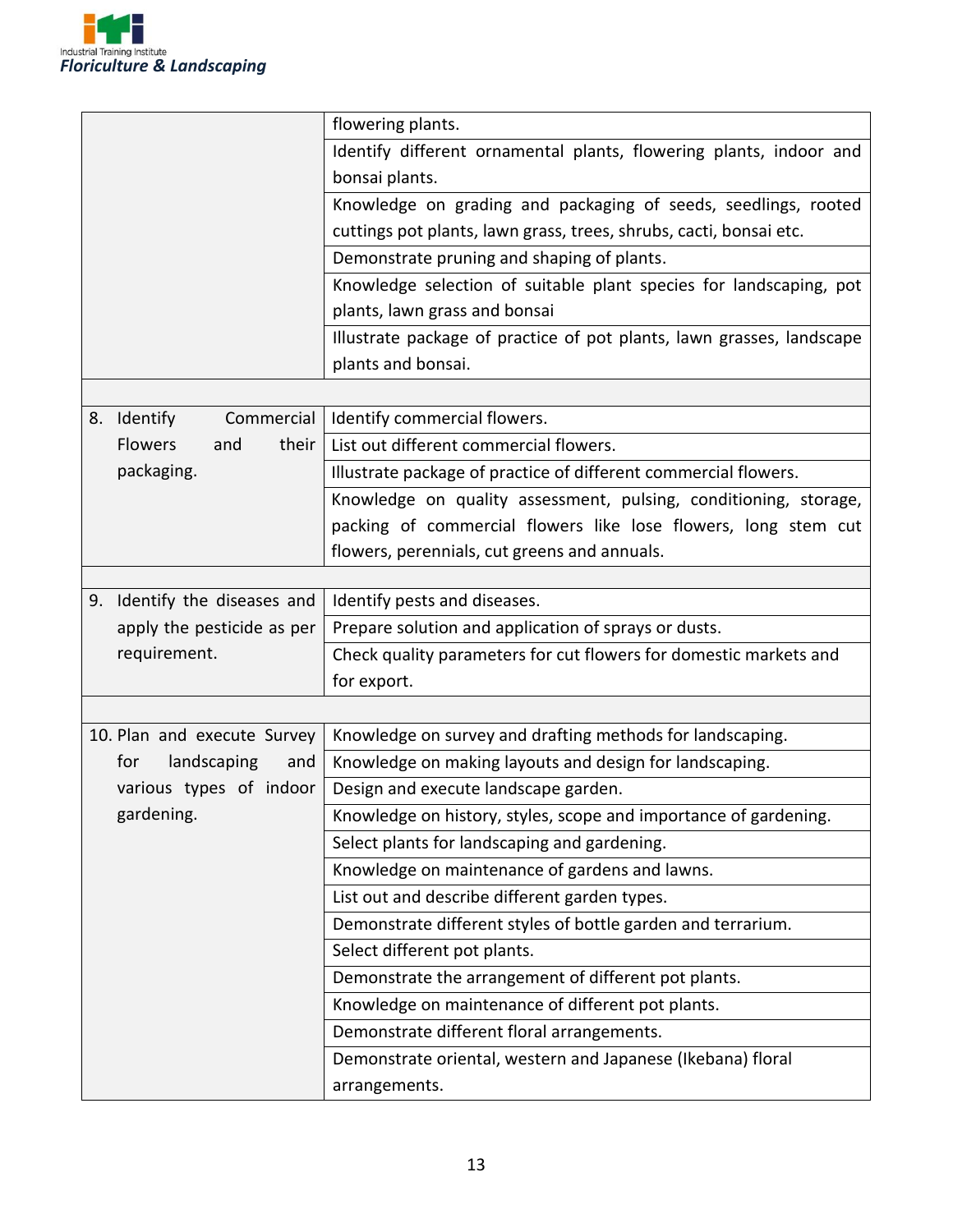

|                               | List out accessories and containers for floral arrangements. |  |
|-------------------------------|--------------------------------------------------------------|--|
|                               | Prepare floral ornaments and bouquets.                       |  |
|                               | Knowledge on conditioning of cut flowers.                    |  |
|                               | Demonstrate arrangement of cut flower and cut green.         |  |
|                               | Knowledge on prolonging self-life of vase flowers.           |  |
|                               |                                                              |  |
| 11. Carry<br>Protected<br>out | Knowledge on protected cultivation of flowers.               |  |
| cultivation of flower.        | Identify poly house, shed net house and mulching.            |  |
|                               | Construct ploy house, shed net house.                        |  |
|                               | Knowledge on mulching.                                       |  |
|                               |                                                              |  |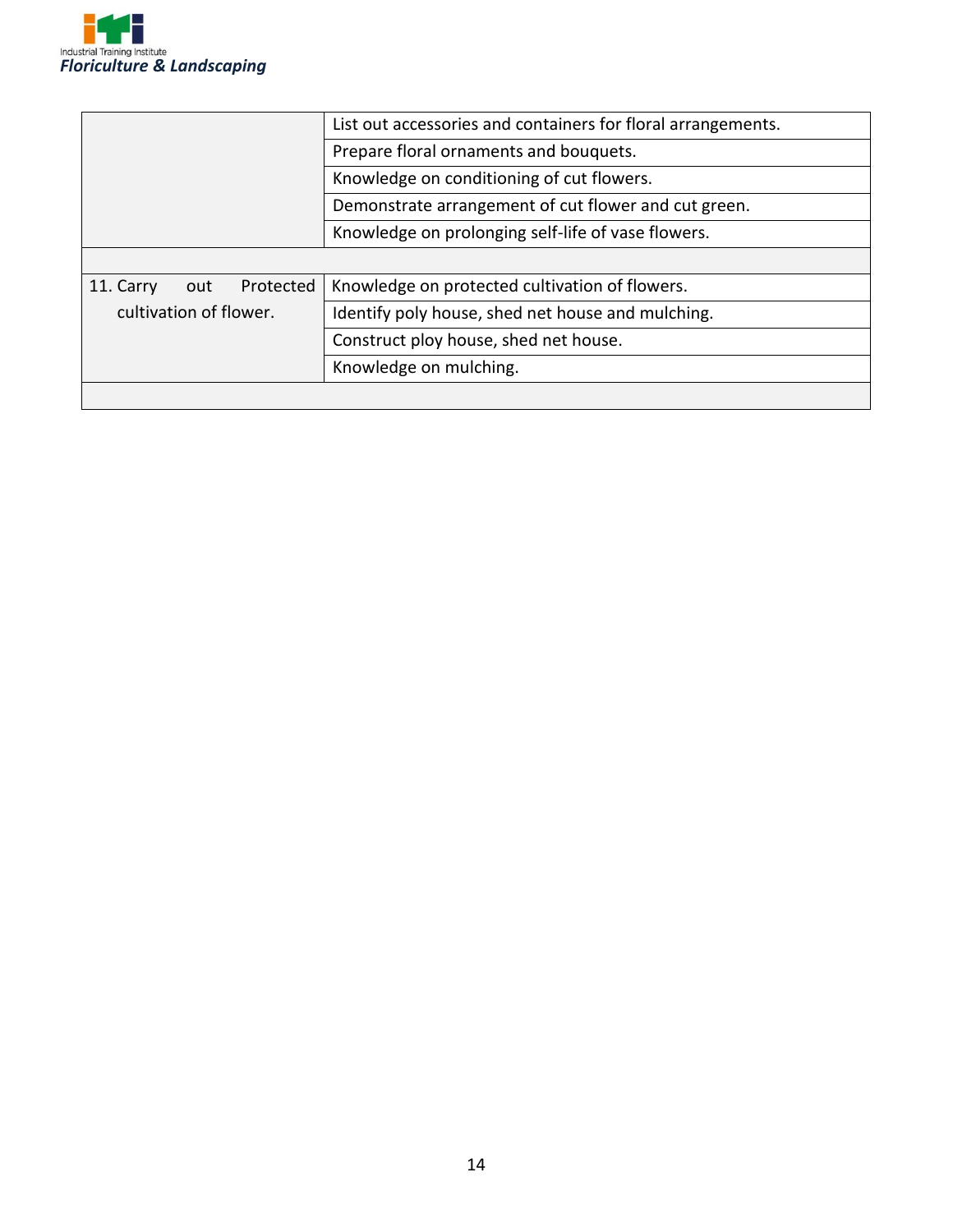

| <b>SYLLABUS FOR FLORICULTURE &amp; LANDSCAPING TRADE</b>              |                                                                                                                                                            |                                                                                                                                                                                                                                                                                                                                                                                                                                                                                                                                                                             |                                                                                                                                                                                                                                                                                                                                                                                                                                                                                                                                                                                                                                                                                                                                                                                                                                                                                                 |
|-----------------------------------------------------------------------|------------------------------------------------------------------------------------------------------------------------------------------------------------|-----------------------------------------------------------------------------------------------------------------------------------------------------------------------------------------------------------------------------------------------------------------------------------------------------------------------------------------------------------------------------------------------------------------------------------------------------------------------------------------------------------------------------------------------------------------------------|-------------------------------------------------------------------------------------------------------------------------------------------------------------------------------------------------------------------------------------------------------------------------------------------------------------------------------------------------------------------------------------------------------------------------------------------------------------------------------------------------------------------------------------------------------------------------------------------------------------------------------------------------------------------------------------------------------------------------------------------------------------------------------------------------------------------------------------------------------------------------------------------------|
| <b>DURATION: ONE YEAR</b>                                             |                                                                                                                                                            |                                                                                                                                                                                                                                                                                                                                                                                                                                                                                                                                                                             |                                                                                                                                                                                                                                                                                                                                                                                                                                                                                                                                                                                                                                                                                                                                                                                                                                                                                                 |
| <b>Duration</b>                                                       | <b>Reference Learning</b><br><b>Outcome</b>                                                                                                                | <b>Professional Skills</b><br>(Trade Practical)<br><b>With Indicative Hours</b>                                                                                                                                                                                                                                                                                                                                                                                                                                                                                             | <b>Professional Knowledge</b><br>(Trade Theory)                                                                                                                                                                                                                                                                                                                                                                                                                                                                                                                                                                                                                                                                                                                                                                                                                                                 |
| Professional<br>Skill 120 Hrs;<br>Professional<br>Knowledge<br>24 Hrs | Identify<br>metrological<br>instruments and<br>understand the<br>diversity within the<br>profession of<br>Floriculture<br>following safety<br>precautions. | of<br>Identification<br>1.<br>meteorological<br>instruments. (10 hrs.)<br>Demonstration<br>for<br>2.<br>recording of<br>Rainfall,<br>a)<br>Temperature,<br>b)<br>Humidity,<br>c)<br>Wind direction<br>d)<br>and<br>speed,<br>e) Evaporation and<br>Sunshine hours.<br>f)<br>(36)<br>hrs.)<br>Installation of the above<br>3.<br>instruments. (40 hrs.)<br>Recording meteorological<br>4.<br>data. (10 hrs.)<br>5.<br>Visit<br>to<br>agro-<br>Stations.<br>meteorological<br>(20 hrs.)<br>Follow<br>General<br>Safety,<br>6.<br>Occupational health and<br>hygiene.(04 hrs.) | different<br>Importance of<br>a)<br>elements of weather and<br>climate<br>agriculture-<br>in<br>rainfall,<br>temperature,<br>humidity, sunshine, wind<br>speed and direction.<br>Agro-climatic regions with<br>b)<br>their<br>special character,<br>Weather and climate of<br>Bengal -<br>West<br>Annual<br>Seasonal<br>and<br>pattern<br>relating<br>crop<br>season,<br>highlighting<br>seasonal<br>variation, Winter - Rabi,<br>Summer<br>- Pre<br>-kharif,<br>Monsoon - maturity and<br>harvesting of Kharif crops<br>and field preparation and<br>sowing of Rabi crops.<br>Brief idea about Special<br>c)<br>weather phenomena and<br>hazard weather events viz,<br>cyclonic<br>storm<br>and<br>flood,<br>storm<br>surge,<br>drought, heat and cold<br>wave, hailstorm, western<br>disturbances<br>and<br>associated weather events:<br>Their nature, period and<br>areas of occurrence and |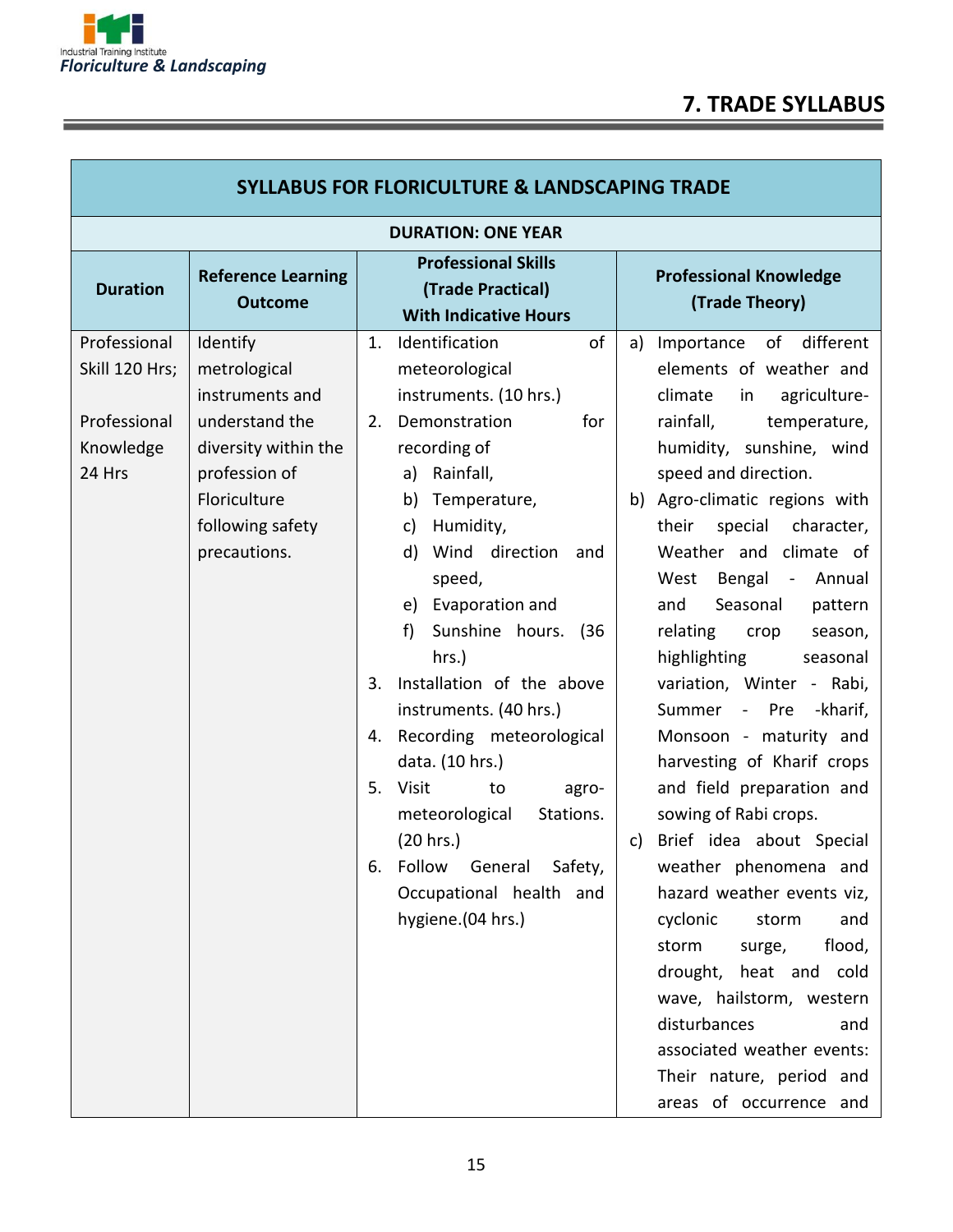

| Professional<br>Skill 30 Hrs;<br>Professional<br>Knowledge<br>06 Hrs | <b>Identify Plant</b><br>morphology,<br>different plant<br>varieties and plant<br>families.                                                                                                                        | Germination,<br>of<br>7.<br>parts<br>roots, stems flowers and<br>Identification<br>seeds.<br>of<br>families/varieties. (30 hrs.)                                                                                                                                                                                                                                                                                                                                                                                                                                                                                                                                                                                                                                                                                                             | effect on crops and crop<br>Weather<br>management.<br>forecast & its implication.<br>(24 Hrs)<br>Morphology,<br>Physiology<br>and<br>other preliminary knowledge.<br>(06 Hrs)                                                                                                                                                                                                                                                                                                                                                                                                                                                                                                                                                                                                                                                                                        |  |
|----------------------------------------------------------------------|--------------------------------------------------------------------------------------------------------------------------------------------------------------------------------------------------------------------|----------------------------------------------------------------------------------------------------------------------------------------------------------------------------------------------------------------------------------------------------------------------------------------------------------------------------------------------------------------------------------------------------------------------------------------------------------------------------------------------------------------------------------------------------------------------------------------------------------------------------------------------------------------------------------------------------------------------------------------------------------------------------------------------------------------------------------------------|----------------------------------------------------------------------------------------------------------------------------------------------------------------------------------------------------------------------------------------------------------------------------------------------------------------------------------------------------------------------------------------------------------------------------------------------------------------------------------------------------------------------------------------------------------------------------------------------------------------------------------------------------------------------------------------------------------------------------------------------------------------------------------------------------------------------------------------------------------------------|--|
| Professional<br>Skill 90 Hrs;<br>Professional<br>Knowledge<br>18 Hrs | Identify different<br>Soil types, Methods<br>of soil sampling and<br>collection,<br>detection on<br>physical and<br>chemical properties<br>of soil, Interpret<br>soil test reports for<br>proper<br>rectification. | Soils and Soil Management -<br>identification<br>8. Visual<br>of<br>textural type of soils.<br>(05)<br>hrs.)<br>Collection of soil samples,<br>9.<br>procedure<br>for<br>sending<br>samples to Soil Testing<br>Laboratory. (06hrs.)<br>10. Interpretation<br>of<br>soil<br>testing results and fertilizer<br>recommendation. (05 hrs.)<br>different<br>11. Practicing<br>methods of correction of<br>soil acidity, such as liming,<br>sludge,<br>wood<br>ash,<br>dolomite, basic slag, rock<br>phosphate with frequency<br>and rate of application.<br>(06hrs.)<br>12. Study of soil particles -<br>salt, silt, clay. Study soil<br>porosity. (04 hrs.)<br>13. Study bulk and particle<br>density of soil. (03 hrs.)<br>14. Study soil types based on<br>textural classes. (04 hrs.)<br>15. Study different structures<br>of soil. (02 hrs.) | Texture (definition, particle size<br>of soil ingredients i.e. sand, silt,<br>clay)<br>classification<br>and<br>importance.<br>Porosity, bulk density & particle<br>density.<br>Structure<br>(definition,<br>classification,<br>importance),<br>water holding capacity, pH, EC,<br>CEC, Soil solution, Soil classes<br>on the basis of agro climatic<br>zones.<br>Acid, Alkaline and Saline soils:<br>Definition,<br>(i)<br>(ii) Causes,<br>(iii) Problems and<br>(iv) Methods of correction.<br>Acid Soils - different methods<br>of correction of soil acidity,<br>such as liming, sludge, wood<br>ash, dolomite, basic slag, rock<br>phosphate - their composition,<br>frequency<br>and<br>rate<br>οf<br>application.<br><b>Saline</b><br>soils<br>Corrections<br>$\overline{\phantom{0}}$<br>through<br>improvement<br>οf<br>flushing,<br>drainage,<br>leaching, |  |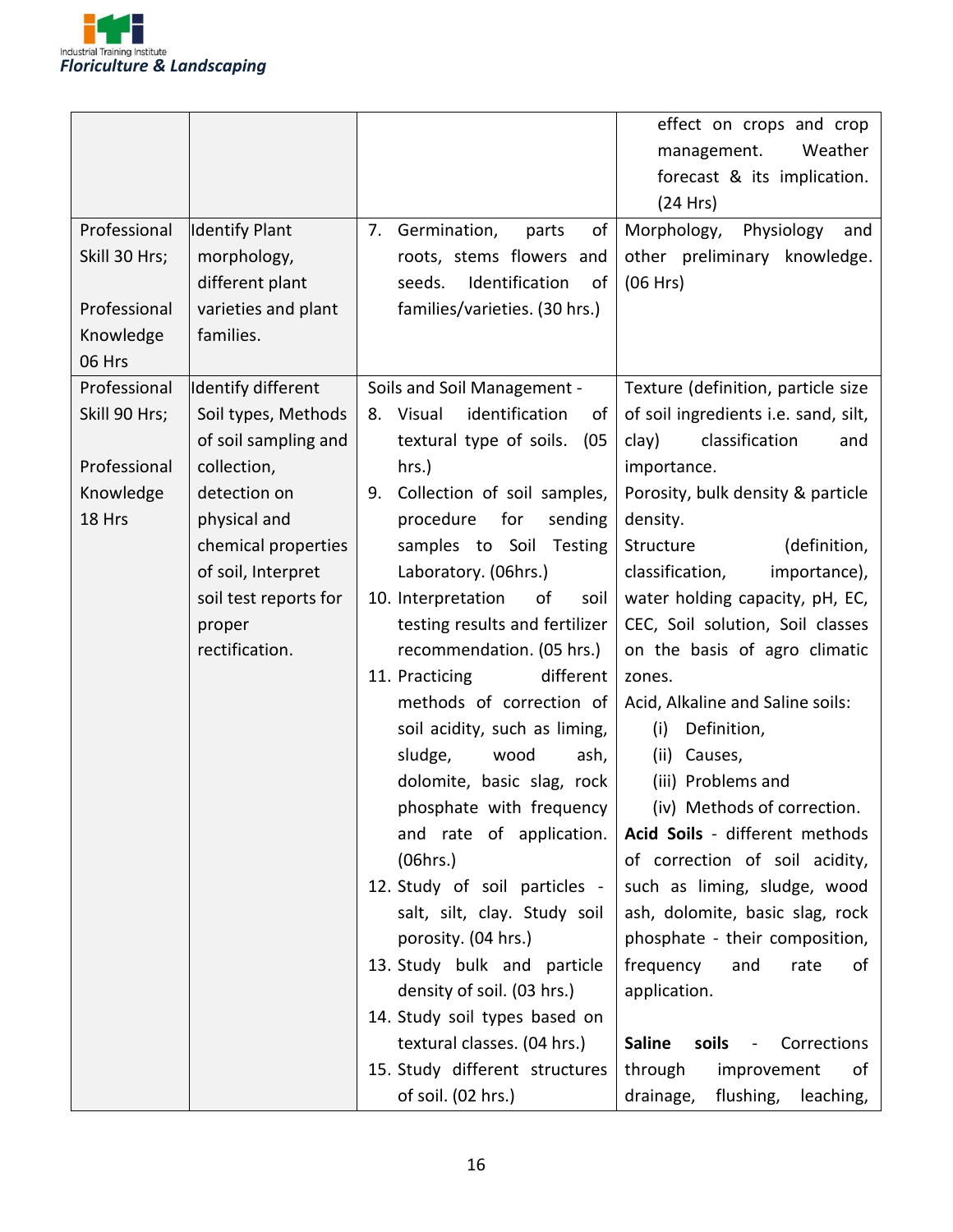

| 16. Study<br>soil<br>reaction-    | scrapping. Methods to combat             |
|-----------------------------------|------------------------------------------|
| Measurement of pH by              | the salinity problems. Adoption          |
| litmus method and using           | different<br>of<br>agronomic             |
| electronics devices.<br>(05       | practices such as ridge and              |
| hrs.)                             | furrow methods of sowing and             |
| 17. Study<br>water<br>holding     | irrigation, growing of<br>salt           |
| capacity of soil. (03 hrs.)       | tolerant crops.                          |
| 18. Visit to acid soil and saline |                                          |
| soil areas and identification     | <b>Alkaline</b><br>soils -<br>Correction |
| of field problems. (09hrs.)       | through application of Sulphur           |
| 19. Visit to a soil testing       | and Gypsum - frequency and               |
| laboratory and use of soil        | rate of application.                     |
| testing kit. (10hrs.)             | a) Concept of soil organic               |
| 20. Practice<br>method<br>of      | matter - humus.                          |
|                                   |                                          |
| correction of acid soil by        | b) Role of organic matter                |
| application of<br>various         | (OM):Effect of OM on soil                |
| materials such as<br>lime,        | properties<br>such<br>as                 |
| sludge,<br>wood<br>ash,           | structure. Effect of OM on               |
| dolomite, basic slag, rock        | soil micro-organisms. Effect             |
| phosphate. (06hrs.)               | of OM on soil fertility.                 |
| 21. Practicing<br>methods<br>of   | c) Recycling of OM in the                |
| corrections<br>through            | field.                                   |
| improvement of drainage,          | d) C/N Ratio of Soil and                 |
| flushing,<br>leaching<br>and      | organic matter. (18 Hrs)                 |
| scrapping. (04hrs.)               |                                          |
| 22. Practicing methods<br>to      |                                          |
| combat the salinity               |                                          |
| problems. (04hrs.)                |                                          |
| 23. Adoption<br>of<br>different   |                                          |
| agronomic practices such          |                                          |
| furrow<br>ridge<br>and<br>as      |                                          |
| methods of sowing and             |                                          |
| irrigation. (03 hrs.)             |                                          |
| 24. Practice<br>correction        |                                          |
| methods<br>through                |                                          |
|                                   |                                          |
| application of Sulphur and        |                                          |
| Gypsum - frequency and            |                                          |
| rate of application. (04hrs.)     |                                          |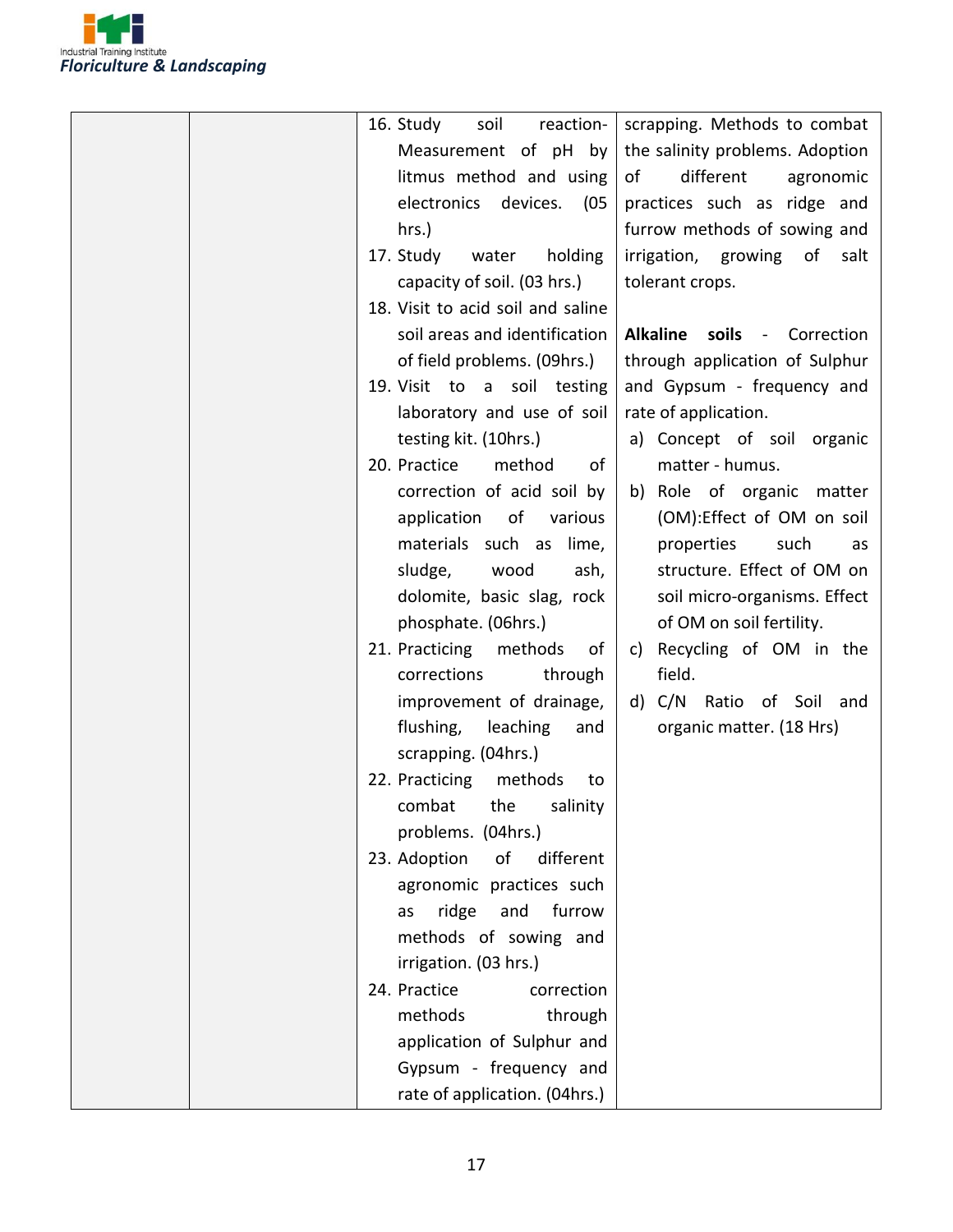

|                |                     | Role of organic matter in soil      |                                     |  |  |
|----------------|---------------------|-------------------------------------|-------------------------------------|--|--|
|                |                     | and its recycling -                 |                                     |  |  |
|                |                     | 25. Collection<br>of<br>and<br>use  |                                     |  |  |
|                |                     | Azolla,<br><b>BGA</b><br>and<br>its |                                     |  |  |
|                |                     | multiplication. (05hrs.)            |                                     |  |  |
|                |                     | 26. Study of recycling<br>of        |                                     |  |  |
|                |                     | organic matter. (02 hrs.)           |                                     |  |  |
| Professional   | <b>Measure Soil</b> | Soil fertility, Manures and         | a) Soil fertility, productivity and |  |  |
| Skill 150 Hrs; | fertility and apply | Fertilizers,<br>Fertility           | maintenance. Concept<br>its         |  |  |
|                | soil fertility      | Management -                        | and practices of INMS.              |  |  |
| Professional   | management for      | 27. Practice<br>of<br>Integrated    | b) Different types of manures       |  |  |
| Knowledge      | improvement of      | Nutrient<br>Management              | such as compost (NADEP              |  |  |
| 30 Hrs         | fertility of soil.  | System (INMS) in the field.         | compost, Vermi compost),            |  |  |
|                |                     | (10 hrs.)                           | FYM,                                |  |  |
|                | Apply integrated    | 28. Identification of seeds of      | Sludge,<br>Poultry<br>manure:       |  |  |
|                | nutrient            | Green Manuring crops. (10           | Their nutrient contents and         |  |  |
|                | Management          | hrs.)                               | role in improving soil and soil     |  |  |
|                | system (INMS) in    | 29. Identification of different     | fertility.                          |  |  |
|                | the field.          | Green Manuring crops -              | Green manure - Role of<br>c)        |  |  |
|                |                     | Dhaincha, Kalai, Cowpea,            | Green Manuring in crop              |  |  |
|                |                     | Subabul, Glyricidia.<br>(10)        | production Green manuring,          |  |  |
|                |                     | hrs.)                               | its principles, methods and         |  |  |
|                |                     | 30. Demonstration<br>and            | practices. Different types of       |  |  |
|                |                     | incorporation<br>of<br>green        | Manure<br>Green<br>crops.           |  |  |
|                |                     | manuring crops. (10 hrs.)           | Cultivation of important GM         |  |  |
|                |                     | 31. Identification<br>of<br>bio-    | crops such as Dhaincha,             |  |  |
|                |                     | fertilizers. (05 hrs.)              | Kalai, Cowpea, Sunhemp,             |  |  |
|                |                     | 32. Preparation<br>οf<br>bio-       | Glyricidia.                         |  |  |
|                |                     | fertilizers. (10 hrs.)              | <b>Bio-fertilizer -</b><br>d)       |  |  |
|                |                     | 33. Practice of bio-fertilizers,    | (i) Concept<br>and                  |  |  |
|                |                     | application,<br>techniques.         | classification.                     |  |  |
|                |                     | (10 hrs.)                           | (ii) Use of bio-fertilizer as       |  |  |
|                |                     | 34. Field diagnostic study for      | Azolla, Blue-green algae,           |  |  |
|                |                     | deficiency symptoms<br>of           | Rhizobium, Azotobactor,             |  |  |
|                |                     | nutrient<br>elements.<br>(10)       | Phosphate and Potash                |  |  |
|                |                     | hrs.)                               | solubilizing bacteria and           |  |  |
|                |                     | 35. Identification of fertilizers   | mycorrhiza-<br>their                |  |  |
|                |                     | micronutrient<br>and                | propagation, source of              |  |  |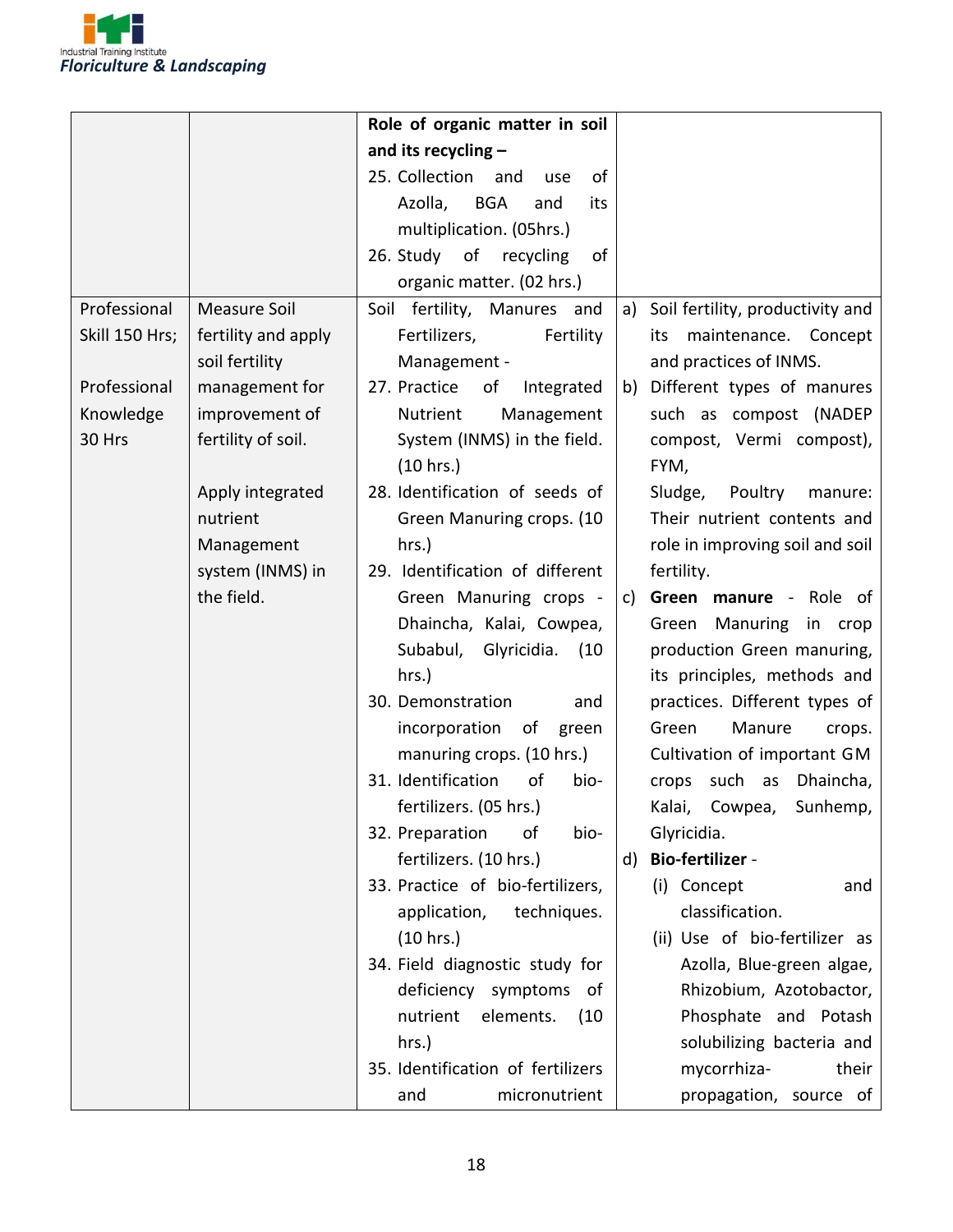

| containing chemicals. (05           | availability, application            |
|-------------------------------------|--------------------------------------|
| hrs.)                               | and limitations.                     |
| 36. Practice application<br>of      | e) Essential<br>plant<br>nutrient    |
| fertilizers and manures by          | elements - Role of Major and         |
| various means. (10 hrs.)            | nutrient<br>Minor<br>plant           |
| 37. Study of leaching, run-off,     | Deficiency<br>elements.              |
| chemical and biological             | symptoms.                            |
| fixation of nitrogen. (10           | f) Chemical Fertilizers :            |
| hrs.)                               | (i) Classification (both macro       |
| 38. Study of nodulation. (05        | micro-nutrient<br>and                |
| hrs.)                               | containing fertilizers),             |
| 39. Practice cultural methods       | nutrient contents.                   |
| such<br>recycling<br>as<br>or       | of<br>fertilizer<br>(ii) Method      |
| of<br>application<br>crop           | application: Broadcasting,           |
| residue,<br>ploughing,              | Band<br>and<br>furrow                |
| leveling, application of            | Ring<br>placement,                   |
| O.M., fertilizers and soil          | placement,                           |
| amendments,<br>crop                 | Foliar<br>their<br>spray<br>$\sim$ . |
| rotation and adoption of            | advantages<br>and                    |
| appropriate<br>cropping             | disadvantages.                       |
| systems for maintenance             | (iii) Time<br>of<br>fertilizer       |
| of soil fertility. (20 hrs.)        | application.                         |
| <b>Fundamentals of Floriculture</b> | g) Depletion of Soil fertility :     |
| 40. Common<br>garden                | (i) Factors affecting such as        |
| operations using different          | leaching, run-off, chemical          |
| implements. (15 hrs.)               | and biological fixation of           |
| 41. Identification & practice       | nitrogen, denitrification,           |
| Bio fertilizer. (10 hrs.)           | volatilization,<br>crop              |
|                                     | removal.                             |
|                                     | (ii) Maintenance<br>of<br>soil       |
|                                     | fertility: through adoption          |
|                                     | of cultural methods such             |
|                                     | as recycling or application          |
|                                     | of crop residue, ploughing,          |
|                                     | leveling,<br>application<br>of       |
|                                     | O.M., fertilizers and soil           |
|                                     | amendments,<br>crop                  |
|                                     | rotation and adoption of             |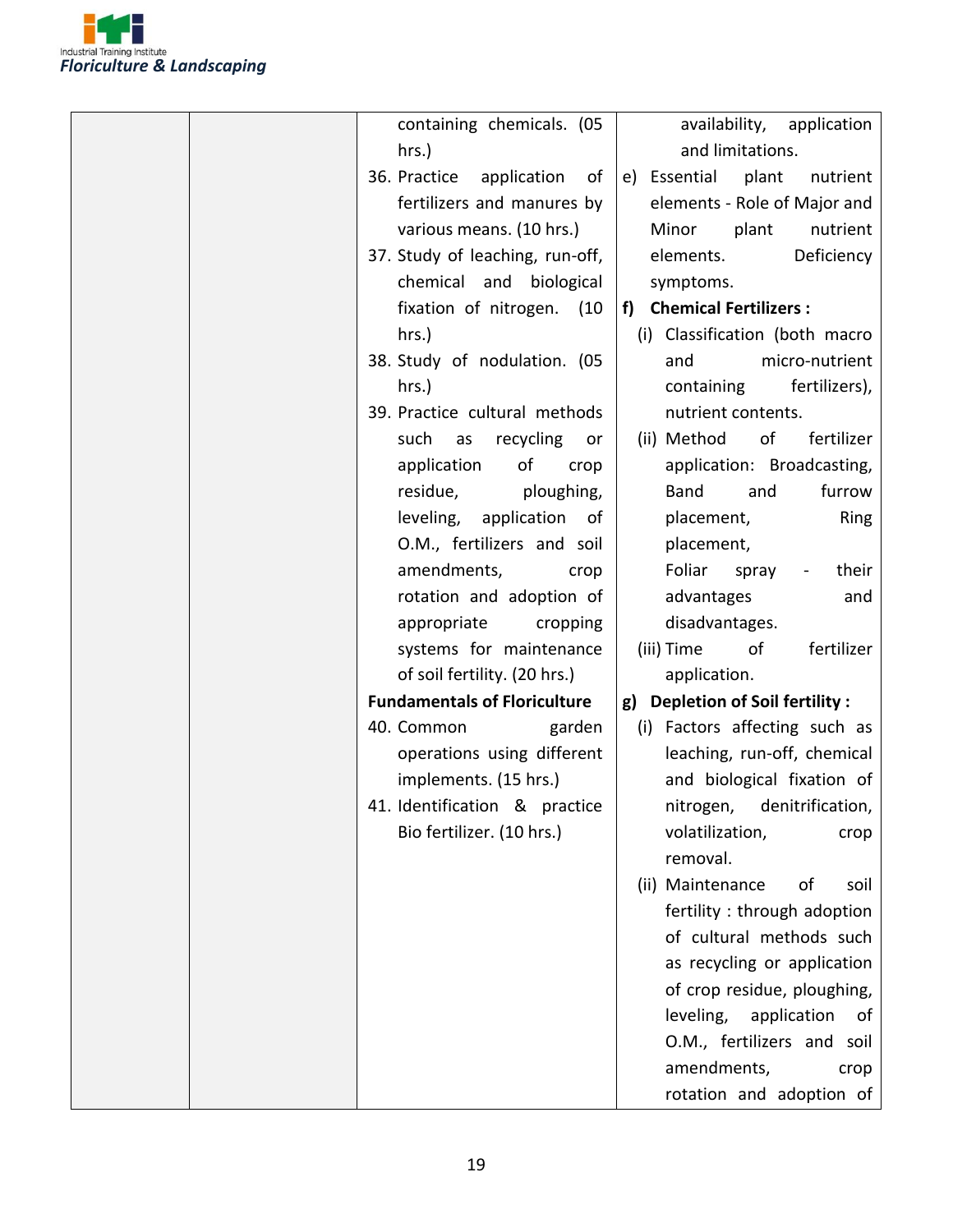

|                |                     |                                      | appropriate<br>cropping              |
|----------------|---------------------|--------------------------------------|--------------------------------------|
|                |                     |                                      | systems.                             |
|                |                     |                                      | Introduction<br>and<br>scope;        |
|                |                     |                                      | branches of industry Present         |
|                |                     |                                      | situation & scope, (Cut flowers,     |
|                |                     |                                      | pot plants, seeds and bulbs,         |
|                |                     |                                      | essential<br>oil<br>Landscaping,     |
|                |                     |                                      | interiorscaping). (30 Hrs)           |
| Professional   | Identify and select | 42. Handling of soils, purpose       | Soils and other media, manures       |
| Skill 150 Hrs; | different           | of nursery bed, potting              | and fertilizers, Irrigation. Bio     |
|                | propagation         | media, potting etc. (10              | fertilizer.                          |
| Professional   | methods, Handling   | hrs.)                                | Environmental<br>factors,            |
| Knowledge      | of seed, bulbs, cut | 43. Propagation<br>by cutting,       | ecological<br>physiology,<br>photo   |
| 30 Hrs         | flowers, Nursery    | budding, grafting. (15 hrs.)         | periodism, dormancy, growth          |
|                | plants, pot plants. | 44. Audio<br>Visual                  | regulators.                          |
|                |                     | demonstration. (10 hrs.)             | Cultivation<br>under                 |
|                |                     | 45. Handling of seeds, bulbs,        | protection.                          |
|                |                     | cut flowers, nursery plants,         | Garden implements and                |
|                |                     | pot plants. (15 hrs.)                | important<br>operations,             |
|                |                     | 46. Audio<br>Visual                  | of<br>diseases,<br>control           |
|                |                     | demonstration. (10 hrs.)             | insects and weeds.                   |
|                |                     | 47. Acquaintance with<br>soil        | Methods<br>of                        |
|                |                     | types, various<br>manures,           | propagation.                         |
|                |                     | fertilizers, Vermi compost,          | Time of Propagation.<br>$\bullet$    |
|                |                     | pesticides,<br>growth                | Methods of seeds & bulbs             |
|                |                     | regulator. (10 hrs.)                 | collection and storing. Post-        |
|                |                     | <b>Nursery and Seed Production:-</b> | harvest technology of cut            |
|                |                     | 48. Studying and identification      | flowers, seeds, bulbs.               |
|                |                     | of seeds & testing viability.        | Irrigation<br>&<br>Water             |
|                |                     | (10 hrs.)                            | management.                          |
|                |                     | 49. Seed<br>treatment,<br>soil       | Including<br>micro<br>irrigation     |
|                |                     | treatment before sowing.             | techniques like drip, sprinkler,     |
|                |                     | (10 hrs.)                            | fogger, fustigation, etc             |
|                |                     | 50. Studying seed sowing in          | <b>Nursery and Seed Production:-</b> |
|                |                     | beds and containers. (10             | Introduction:<br>Importance<br>of    |
|                |                     | hrs.)                                | Nursery and seed production,         |
|                |                     | 51. Studying different media,        | selection of site for open and       |
|                |                     | mixture for<br>raising<br>soil       | covered culture.                     |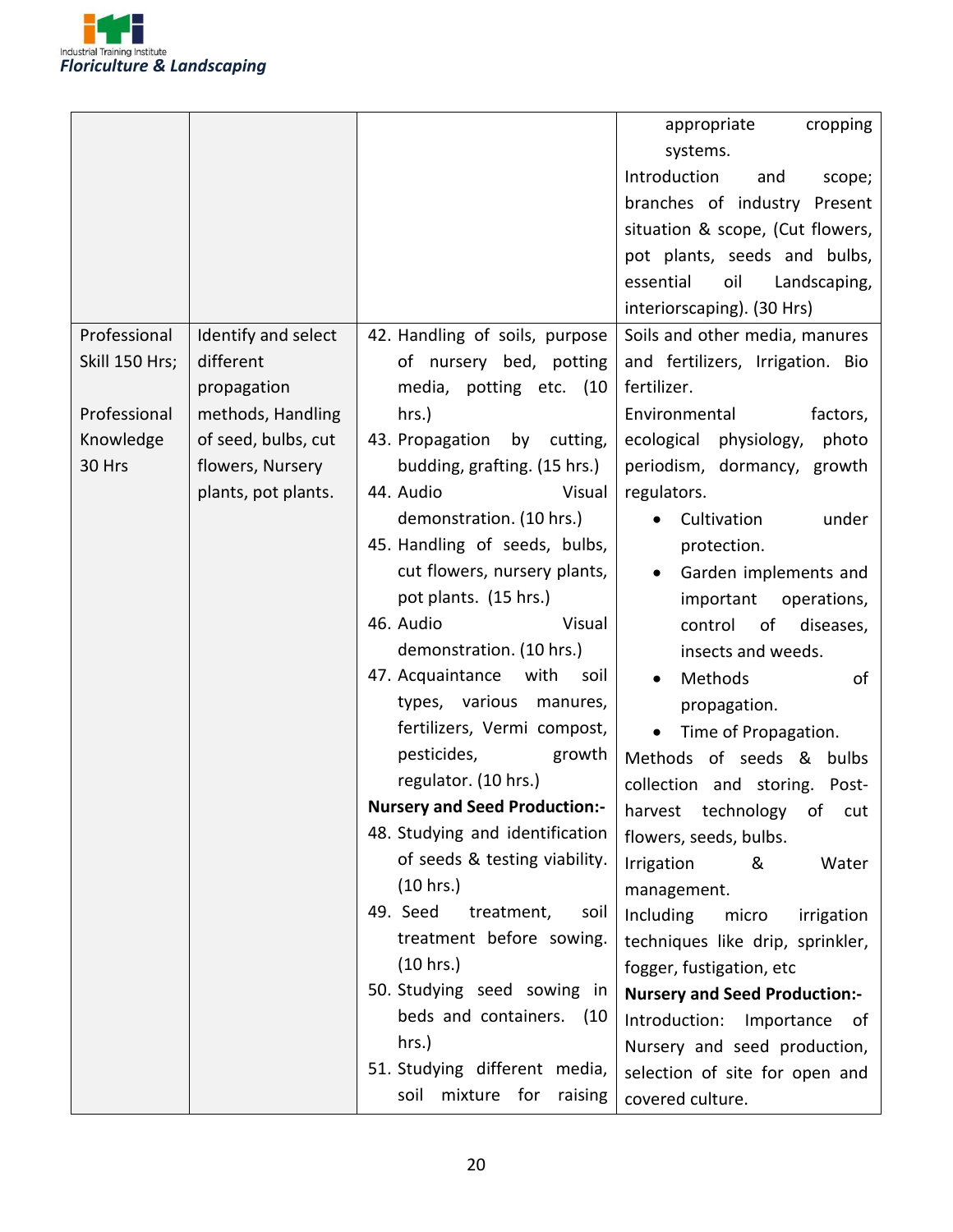

|               |                     | plants by seeds, cutting.       | Soil<br>preparation,<br>soil             |
|---------------|---------------------|---------------------------------|------------------------------------------|
|               |                     | (10 hrs.)                       | sterilization,<br>propagating            |
|               |                     | 52. Methods of different types  | structures, preparation of soil          |
|               |                     | of seed sowing. (10 hrs.)       | mixture for seed sowing and              |
|               |                     | 53. Transplanting or potting    | pot plants.                              |
|               |                     | the seedling in the pots,       | Seed production methods for              |
|               |                     | polythene bags and in           | pure seed, open seed, cross              |
|               |                     | other containers. (10 hrs.)     | pollinated seed and hybrid               |
|               |                     | 54. Studying of floricultural   | seed, harvesting, cleaning, seed         |
|               |                     | tools used in maintenance       | testing, germination test and            |
|               |                     | and in propagation. (10         | packing. Seedling production             |
|               |                     | hrs.)                           | methods for annuals and other            |
|               |                     | 55. Studying propagation by     | herbaceous ornamentals and               |
|               |                     | runners, suckers, off shoots    | their methods of packing.                |
|               |                     | & other vegetative means.       | Selection of Nursery sites &             |
|               |                     | (10 hrs.)                       | structures. (30 Hrs)                     |
| Professional  | Identify and apply  | 56. Studying the propagating    | <b>Bulb</b><br>Corm<br>production<br>and |
| Skill 90 Hrs; | method of           | materials -their harvesting     | storage methods for Gladiolus,           |
|               | vegetative          | and storing etc. (03hrs.)       | Freesia,<br>Tuberose,<br>Dahlia,         |
| Professional  | propagation and its | 57. Preparing of Nursery plants | Amaryllis, Begonia, Glaxonia,            |
| Knowledge     | management.         | various<br>vegetative<br>by     | Football Lily, Day lily, Spider lily     |
| 18 Hrs        |                     | &<br>their<br>methods           | and other lilies, Crinum, Daffodil       |
|               |                     | maintenance. (07hrs.)           | and Narcissus, Iris, Caladium,           |
|               |                     | 58. Practicing<br>simple<br>and | Tulip, Carinas and Zephyr lily           |
|               |                     | tongue layering, ground         | etc.                                     |
|               |                     | layering, air layering or       | Methods of harvest, protection,          |
|               |                     | gootee. (06hrs.)                | storage and packing.                     |
|               |                     | 59. Practicing leaf cutting and | Pot Plants: Important foliage            |
|               |                     | leaf bud cutting. (05hrs.)      | plants. Flower plants, Cacti,            |
|               |                     | 60. Transplanting of rootstock  | Succulents, Palm, Conifers and           |
|               |                     | for preparing grafts. (02       | their methods of propagation,            |
|               |                     | $hrs.$ )                        | maintenance and packing.                 |
|               |                     | 61. Practicing various budding  | Lawn grasses: Seed and turf for          |
|               |                     | methods on different root       | plains, hills and coastal regions.       |
|               |                     | stock at different times.       | Seed and turf production and             |
|               |                     | (04 hrs.)                       | their methods of packing and             |
|               |                     | 62. Harvesting different types  | supply.                                  |
|               |                     | of seed. (02hrs.)               | Landscape<br>plants:<br>Trees,           |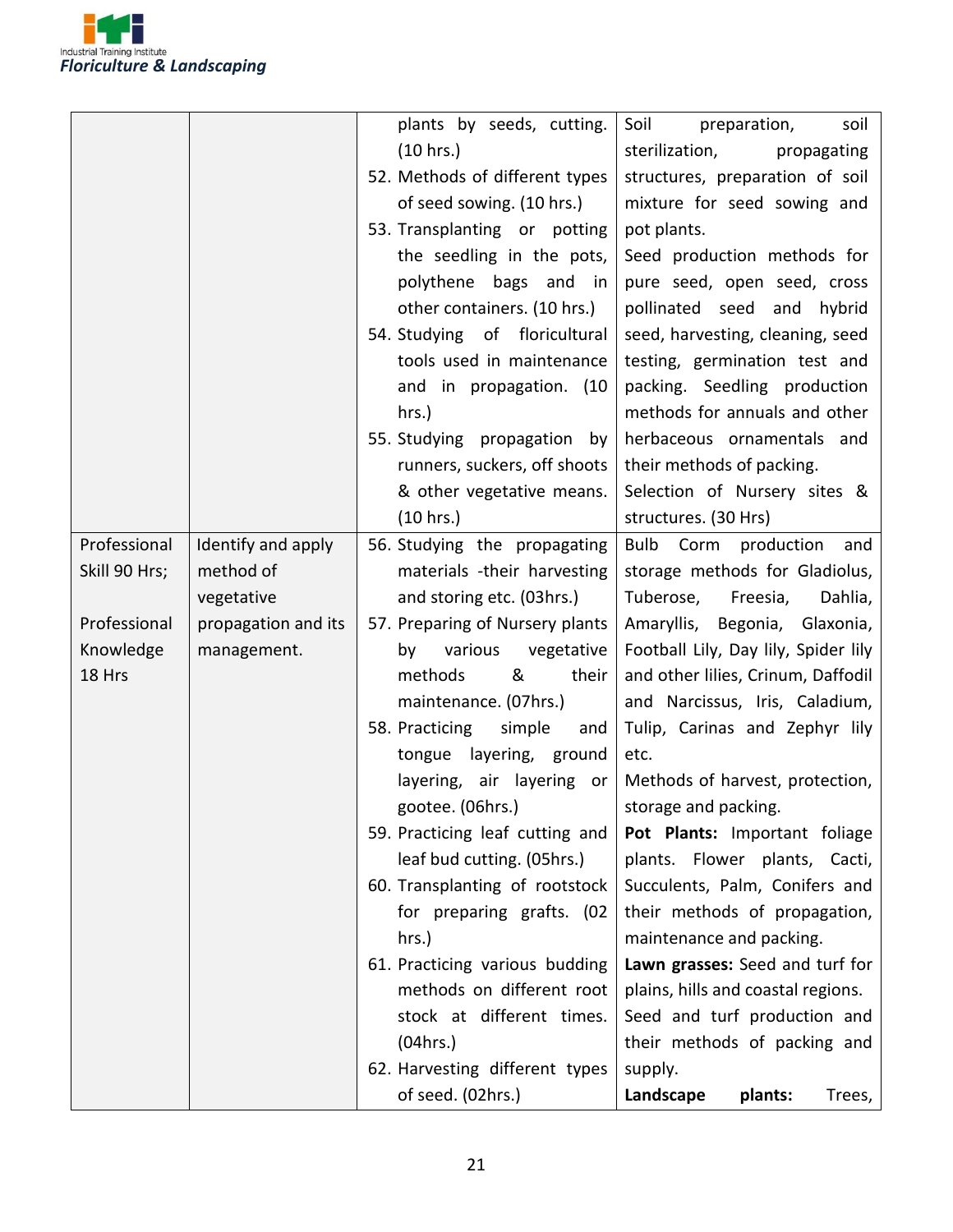

| 63. Repotting of pot bound        | Shrubs,<br>Climbers,<br>ground                                   |
|-----------------------------------|------------------------------------------------------------------|
| plants Pinching, disbudding       | covers. Hedge and edge plants,                                   |
| and application of growth         | bamboos. Rock plants, ater                                       |
| regulators. (06hrs.)              | plants and their propagation                                     |
| 64. Studying Bonsai plants,       | and packing methods.                                             |
| containers and methods of         | Method of<br>production<br>0f                                    |
| making,<br>preserving,            | Herbaceous<br>rooted                                             |
| watering, disease and pest,       | cuttings/suckers-                                                |
| packing etc. (05hrs.)             | Chrysanthemum,<br>Carnation,                                     |
| 65. Grading of container grown    | Dahlia, Gerbera, and Anthurium                                   |
| plants. (06hrs.)                  | etc. Methods of production of                                    |
| 66. Studying packing of seed,     | budded/ grafted plants - Rose,                                   |
| seedlings, rooted cuttings        | Bougainvillea, Hibiscus.                                         |
| pot plants, Lawn grass,           | Bonsai: Importance, Criteria for                                 |
| Trees, Shrubs -<br>Cacti,         | selection of plants, various steps                               |
| Bonsai. (07hrs.)                  | in Bonsai & forest. Methods of                                   |
| 67. Studying different types of   | making Bonsai containers and                                     |
| boxes used for packing.           | soil potting & repotting.                                        |
| (02hrs.)                          | Training, pruning and punching;                                  |
| Planting Materials and their      | watering, manuring, pest and                                     |
| <b>Cultivation Practices</b>      | diseases and their control &                                     |
| 68. Method<br>of<br>identifying   | methods of packing.                                              |
| major types of ornamental         | Importance of identification and                                 |
| plants. (04hrs.)                  | classification. Description of the                               |
| 69. Flowering (Trees, Shrubs,     | categories of ornamental plants,                                 |
| Climbers, Cacti, Succulents,      | lawns, pot plants, cut flower                                    |
|                                   | 70. House plants etc.) (07hrs.)   crops, bulbous plants, annuals |
| 71. Pruning and shaping of the    | and other bedding plants, rock                                   |
| plants. (03hrs.)                  | garden<br>plants<br>and<br>aquatic                               |
| 72. Identification of indoor and  | plants.                                                          |
| bonsai plants. (04 hrs.)          | <b>Cultural</b><br>practices:<br>soil<br>and                     |
| 73. Other cultural practices like | climate, land preparation and                                    |
| planting<br>time<br>and           | planting, manuring, irrigation                                   |
| distances. (03 hrs.)              | other<br>intercultural<br>and                                    |
| 74. Methods<br>οf<br>planting,    | operations.                                                      |
| nutrition, irrigation & plant     | Control of insect pests, diseases                                |
| protection. (03 hrs.)             | and weeds. Detailed<br>study                                     |
| 75. Culture of Pot plants. (03    | (plant height, shape and spread;                                 |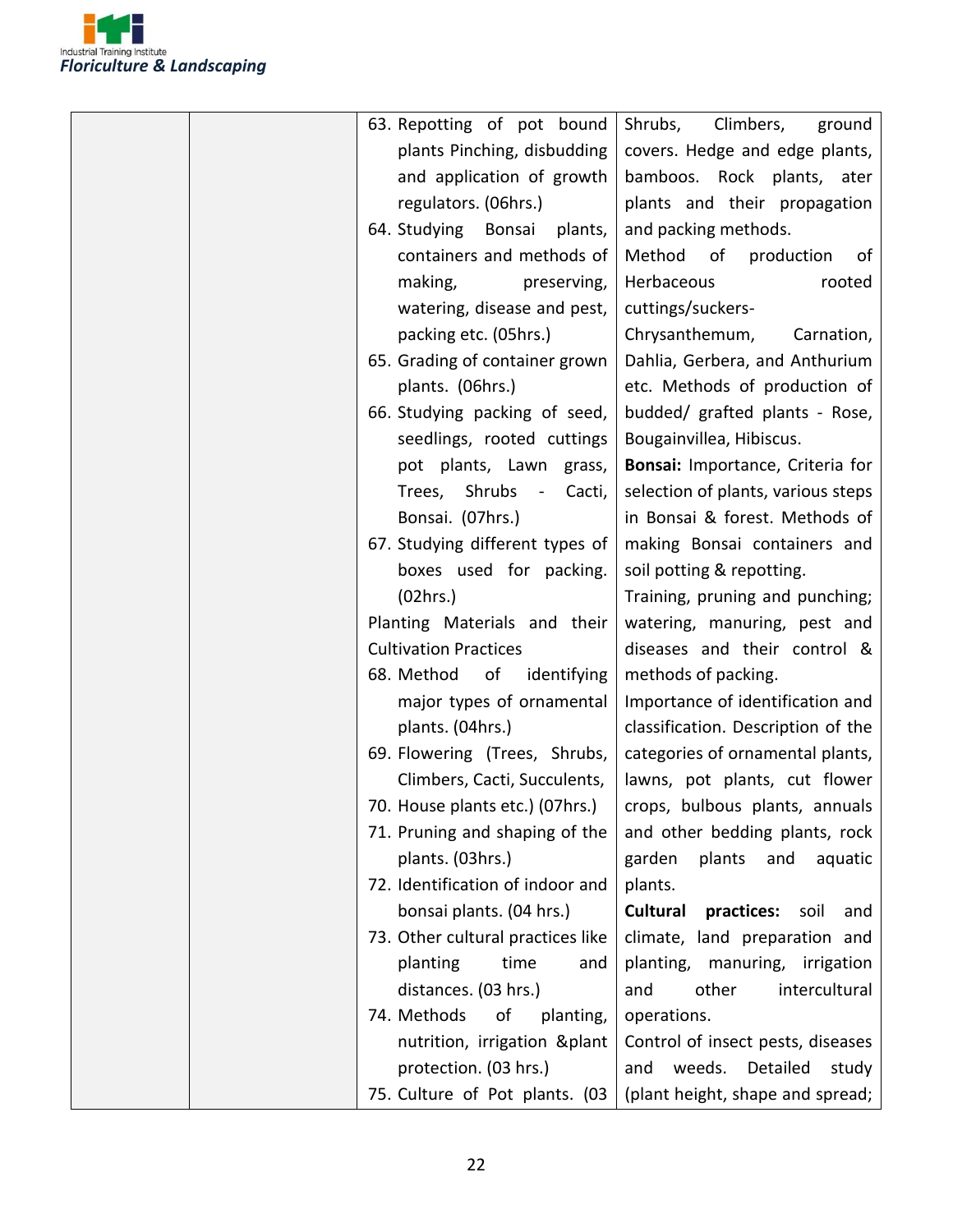

|                |                   | hrs.)                                                                                                                     | flower<br>colour,<br>time<br>and                                                                                                                                                                                                                                                                                                                                                                                                   |
|----------------|-------------------|---------------------------------------------------------------------------------------------------------------------------|------------------------------------------------------------------------------------------------------------------------------------------------------------------------------------------------------------------------------------------------------------------------------------------------------------------------------------------------------------------------------------------------------------------------------------|
|                |                   | 76. Identification of weeds and<br>their control. (04hrs.)<br>77. Making of herbaceous and<br>shrubbery borders. (04hrs.) | blooming<br>duration<br>foliage/<br>fruit/bark<br>beauty,<br>hardiness,<br>deciduous/ evergreen) and uses<br>of important species of each<br>category wherever applicable.<br>Landscape plants:<br>a) Trees, b) Lawn, c) Shrubs, d)<br>Hedges, e) Edges, f) Climbers, g)<br>Pot plants, h) Cut flower crops,<br>i) Annuals and other bedding<br>plants, j) Bulbous plants, k) Flock<br>gardens, 1) Aquatic plants etc.<br>(18 Hrs) |
| Professional   | Identify          | 78. Identification and study of                                                                                           | importance, cultivars,<br>Scope,                                                                                                                                                                                                                                                                                                                                                                                                   |
| Skill 210 Hrs; | Commercial        | important<br>commercial                                                                                                   | soil and climatic requirements,                                                                                                                                                                                                                                                                                                                                                                                                    |
|                | Flowers and their | varieties of the flowering                                                                                                | propagation,<br>nutrition<br>and                                                                                                                                                                                                                                                                                                                                                                                                   |
| Professional   | packaging.        | crops. (30 hrs.)                                                                                                          | water<br>management,                                                                                                                                                                                                                                                                                                                                                                                                               |
| Knowledge      |                   | 79. Preparation of ground and                                                                                             | management of insect pests,                                                                                                                                                                                                                                                                                                                                                                                                        |
| 42 Hrs         |                   | beds for planting specific                                                                                                | diseases and weeds, specific                                                                                                                                                                                                                                                                                                                                                                                                       |
|                |                   | flower crops. (45 hrs.)                                                                                                   | cultural operations, harvesting,                                                                                                                                                                                                                                                                                                                                                                                                   |
|                |                   | 80. Top dressing (application                                                                                             | grading, pulsing, storage.                                                                                                                                                                                                                                                                                                                                                                                                         |
|                |                   | of fertilizers for specific                                                                                               | Packing of the following                                                                                                                                                                                                                                                                                                                                                                                                           |
|                |                   | flower crops). (30 hrs.)                                                                                                  | commercially important flowers:                                                                                                                                                                                                                                                                                                                                                                                                    |
|                |                   | 81. Pinching and disbudding in                                                                                            | For lose flowers:<br>Jasmines,                                                                                                                                                                                                                                                                                                                                                                                                     |
|                |                   | specific flower crops. (35                                                                                                | Chrysanthemums,<br>Rose,                                                                                                                                                                                                                                                                                                                                                                                                           |
|                |                   | hrs.)                                                                                                                     | Crossandra, Barleria, Balsam,                                                                                                                                                                                                                                                                                                                                                                                                      |
|                |                   | 82. Providing<br>support<br>and                                                                                           | Marigold, China aster, Tuberose,                                                                                                                                                                                                                                                                                                                                                                                                   |
|                |                   | training for specific crops.                                                                                              | Garenias, Dahlia, Hibiscus.                                                                                                                                                                                                                                                                                                                                                                                                        |
|                |                   | (30 hrs.)                                                                                                                 | For long stem cut flowers:                                                                                                                                                                                                                                                                                                                                                                                                         |
|                |                   | 83. Use of growth regulators.                                                                                             | Gladiolus,<br>Perennials:<br>Rose,                                                                                                                                                                                                                                                                                                                                                                                                 |
|                |                   | (10 hrs.)                                                                                                                 | Gerbera<br>Carnation,                                                                                                                                                                                                                                                                                                                                                                                                              |
|                |                   | 84. Preparation of solutions                                                                                              | Chrysanthemums.<br>Orchids,                                                                                                                                                                                                                                                                                                                                                                                                        |
|                |                   | and applications. (10 hrs.)<br>85. Study of packing materials                                                             | Anthuriums,<br>Water<br>lilies,<br>Freesia, Iris, Lilium amaryllis,                                                                                                                                                                                                                                                                                                                                                                |
|                |                   | wrapping and<br>tying                                                                                                     | Hyacinth,<br>Tuberose,<br>Tulip,                                                                                                                                                                                                                                                                                                                                                                                                   |
|                |                   | materials, packing cartons.                                                                                               | Haemanthus, Dahlia, Narcissus,                                                                                                                                                                                                                                                                                                                                                                                                     |
|                |                   | (20 hrs.)                                                                                                                 | Hemerocall<br>Sterlitzia,<br>is                                                                                                                                                                                                                                                                                                                                                                                                    |
|                |                   |                                                                                                                           |                                                                                                                                                                                                                                                                                                                                                                                                                                    |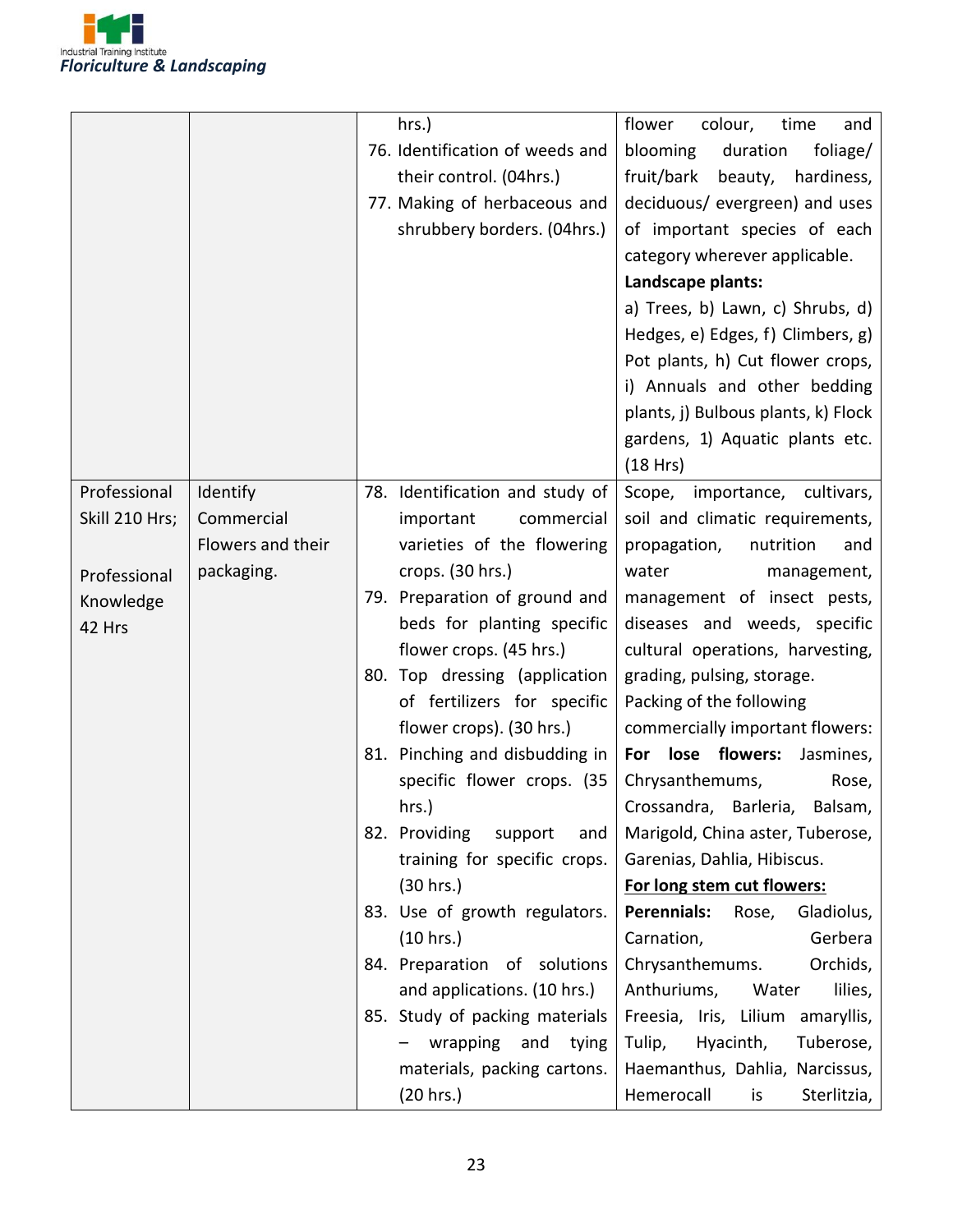

|                |                      |                                 | Helicormia.                      |
|----------------|----------------------|---------------------------------|----------------------------------|
|                |                      |                                 | <b>Annuals:</b>                  |
|                |                      |                                 | Antirrhinum, Aster, Delphinium,  |
|                |                      |                                 | Dianthus, Centauria, Celosia,    |
|                |                      |                                 | (Cockscomb) Helichrysum,         |
|                |                      |                                 | Gazenia, Statice Gomphrena,      |
|                |                      |                                 | Stock, Candytuft, Gypsophila.    |
|                |                      |                                 | <b>Cut Greens:</b>               |
|                |                      |                                 | Asparagus, Ferns, Grevillea,     |
|                |                      |                                 | Callistemon, Solidago, Palms,    |
|                |                      |                                 | Cycad, Thuja, Lemon grass;       |
|                |                      |                                 | Russelia.<br>Specific<br>Prunus, |
|                |                      |                                 | for<br>cultural<br>requirements  |
|                |                      |                                 | certain crops (Chrysanthemum,    |
|                |                      |                                 | Carnation, Rose, Marigold) such  |
|                |                      |                                 | pinching,<br>disbudding,<br>as   |
|                |                      |                                 | regulation. (42 Hrs)             |
| Professional   | Identify the         | 86. Identification of pests and | Scheduling/forcing of flowering, |
| Skill 120 Hrs; | diseases and apply   | diseases. (10 hrs.)             | growth regulators.<br>of<br>use  |
|                | the pesticide as per | 87. Preparation of solutions    | Cultivation under cover such as  |
| Professional   | requirement.         | and application of sprays       | Poly & Net Houses and specific   |
| Knowledge      |                      | or dusts. (10 hrs.)             | requirements of control of light |
| 24 Hrs         |                      | 88. Study<br>of<br>quality      | temperature & humidity for       |
|                |                      | parameters for cut flowers      | flower<br>crops<br>such<br>as    |
|                |                      | for domestic markets and        | Chrysanthemum,<br>Carnation,     |
|                |                      | for export. (10 hrs.)           | Rose, Orchids. (24 Hrs)          |
|                |                      | 89. Study of pulsing solutions  |                                  |
|                |                      | and holding of cut flowers.     |                                  |
|                |                      | (10 hrs.)                       |                                  |
|                |                      | 90. Harvesting,<br>conditioning |                                  |
|                |                      | and storage of cut flowers.     |                                  |
|                |                      | (10 hrs.)                       |                                  |
|                |                      | 91. Packing of cut flowers for  |                                  |
|                |                      | local<br>and<br>out<br>station  |                                  |
|                |                      | markets and for export. (10     |                                  |
|                |                      | hrs.)                           |                                  |
|                |                      | 92. Study of poly houses, net   |                                  |
|                |                      | houses, tunnels etc. for        |                                  |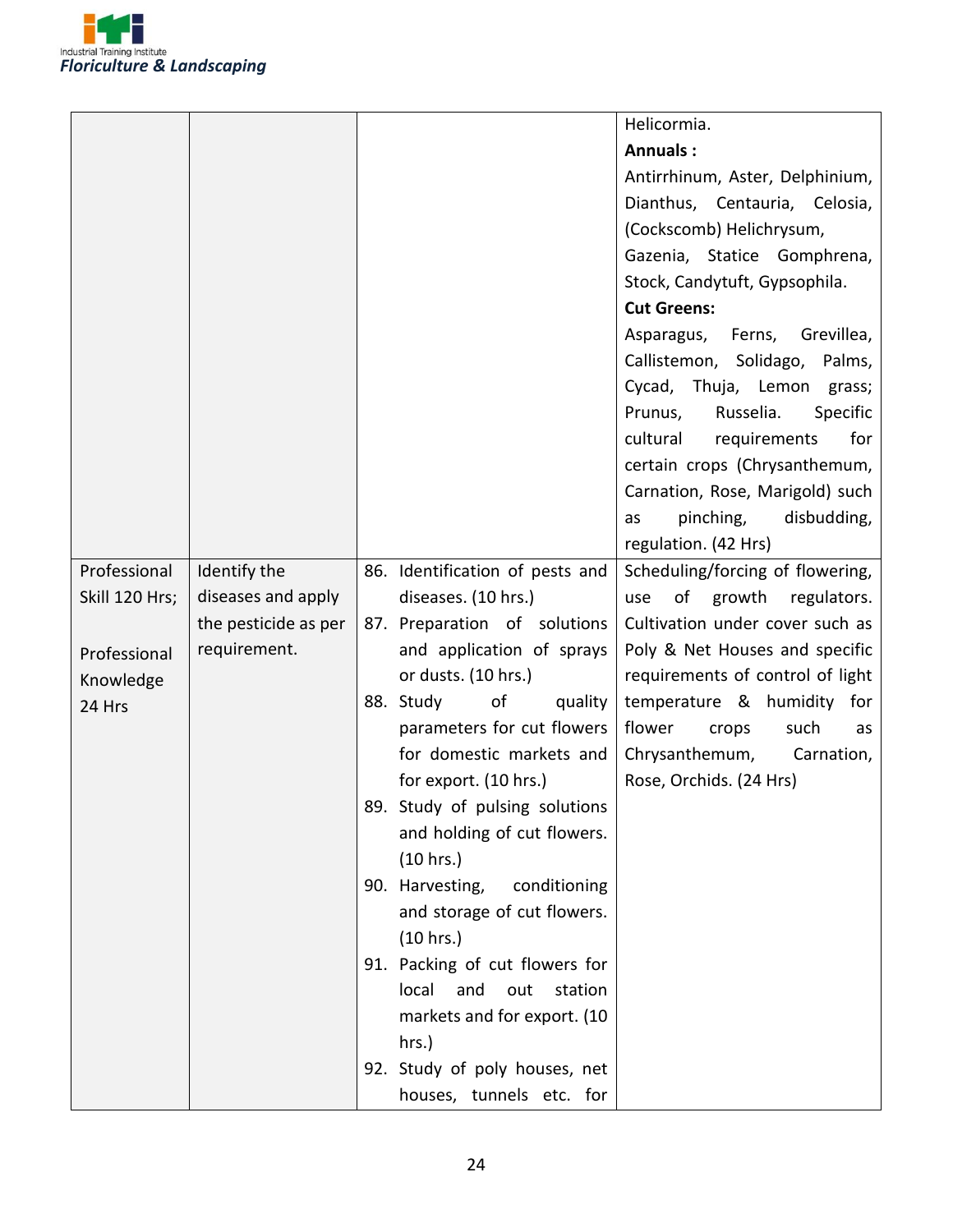

|                                                                       |                                                                                            | preparation<br>and<br>of<br>estimates and plans. (10<br>hrs.)<br>93. Control of temperature,<br>humidity, and light<br>in<br>covered<br>structures.<br>(10)<br>hrs.)<br>94. Preparation of flowers for<br>display for flower shows.<br>(10 hrs.)<br>95. Visit<br>Commercial<br>to<br>Nurseries,<br>flower<br>cut<br>production<br>Enterprises,                                                                                                                                                                                                                                 |                                                                                                                                                                                                                                                                                                                                                                                                                                                                                                   |
|-----------------------------------------------------------------------|--------------------------------------------------------------------------------------------|--------------------------------------------------------------------------------------------------------------------------------------------------------------------------------------------------------------------------------------------------------------------------------------------------------------------------------------------------------------------------------------------------------------------------------------------------------------------------------------------------------------------------------------------------------------------------------|---------------------------------------------------------------------------------------------------------------------------------------------------------------------------------------------------------------------------------------------------------------------------------------------------------------------------------------------------------------------------------------------------------------------------------------------------------------------------------------------------|
|                                                                       |                                                                                            | Flower<br>Shows,<br>Flower<br>Markets. (30 hrs.)                                                                                                                                                                                                                                                                                                                                                                                                                                                                                                                               |                                                                                                                                                                                                                                                                                                                                                                                                                                                                                                   |
| Professional<br>Skill 210 Hrs;<br>Professional<br>Knowledge<br>42 Hrs | Plan and execute<br>Survey for<br>landscaping and<br>various types of<br>indoor gardening. | Landscaping<br>Indoor<br>&<br>Gardening<br>96. Tours, surveying<br>and<br>drafting. (10 hrs.)<br>97. Preparation and execution<br>of landscape plants. (30<br>hrs.)<br>98. Maintenance of gardens<br>and lawns. (25 hrs.)<br>99. Accessories and containers   Enrichment items<br>for Flower arrangements.   lighting.<br>(25 hrs.)<br>100. Floral<br>arrangement.<br>(30)<br>hrs.)<br>101. Preparation<br>of<br>floral<br>ornaments, bouquets etc.<br>(35 hrs.)<br>102. Preparation<br>bottle<br>of<br>gardens, terrarium etc. (30<br>hrs.)<br>103. Maintenance and recycling | Importance and scope.<br>History & styles of gardens,<br>famous gardens.<br>Application of elements and<br>principles.<br>Features and components of<br>gardens.<br>Home gardens and garden<br>structures.<br>and<br>right<br>Soil,<br>water<br>and<br>energy<br>conservation<br>through<br>Landscaping.<br>Selection of plants based on<br>landscape value and uses.<br>Maintenance of gardens and<br>lawns.<br>Avenue trees.<br>Indoor<br>gardens,<br>terrace<br>gardens,<br>window<br>gardens, |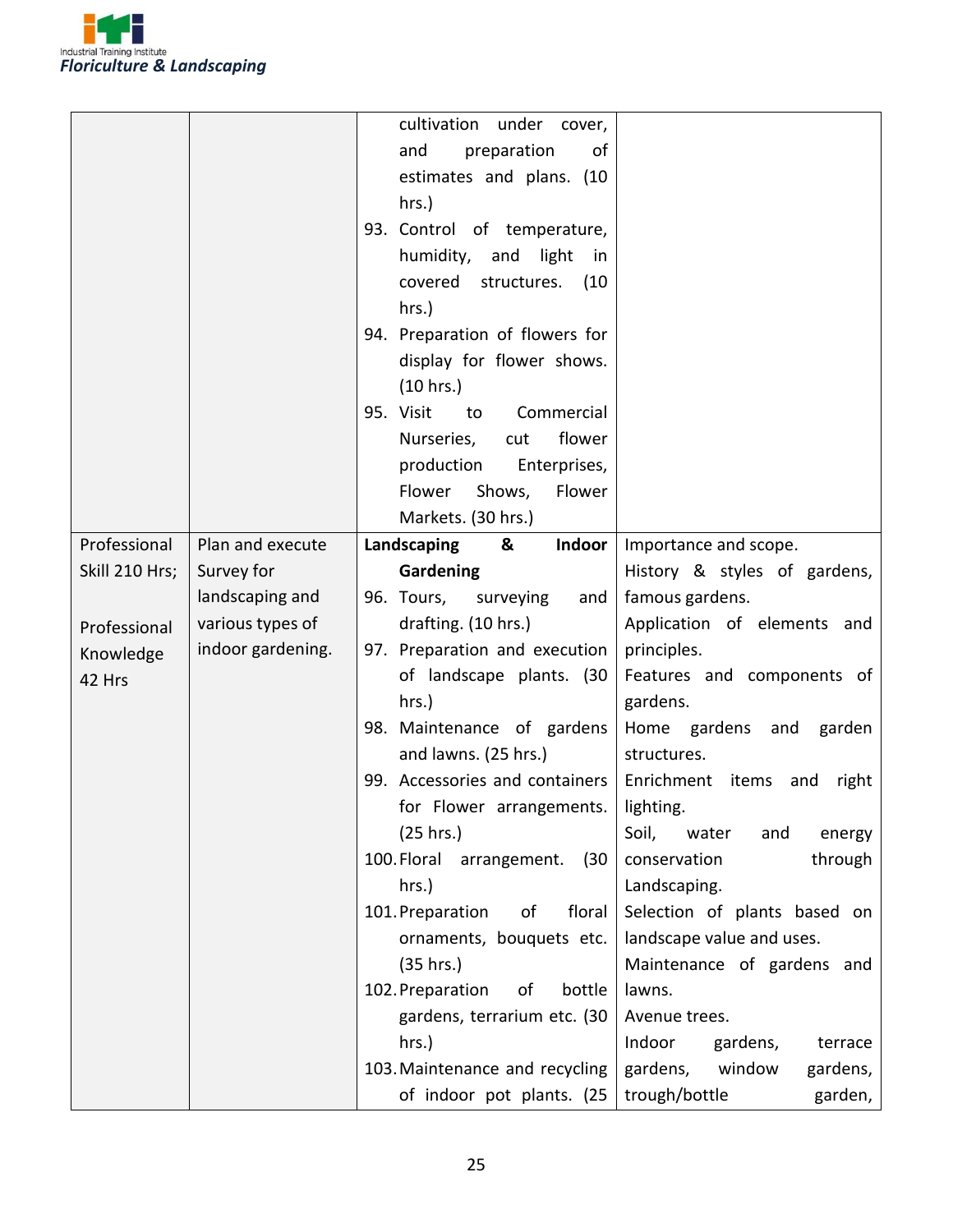

|                                |                     | hrs.)                               | aquarium,<br>mini<br>baskets,      |  |
|--------------------------------|---------------------|-------------------------------------|------------------------------------|--|
|                                |                     |                                     | landscape, Rock Gardens.           |  |
|                                |                     |                                     | Selection and arrangements of      |  |
|                                |                     |                                     | indoor pot plants, their care and  |  |
|                                |                     |                                     | recycling.                         |  |
|                                |                     |                                     | Preparation<br>Garden<br>οf        |  |
|                                |                     |                                     | competitions and Flower shows.     |  |
|                                |                     |                                     | Preparation<br>for<br>Floral       |  |
|                                |                     |                                     | ornaments - Garlands, Bangles,     |  |
|                                |                     |                                     | Crowns, Veni, Rangoli; baskets     |  |
|                                |                     |                                     | and bouquets, button holes,        |  |
|                                |                     |                                     | corsages.                          |  |
|                                |                     |                                     | Principles and styles of flower    |  |
|                                |                     |                                     | arrangement, characteristics of    |  |
|                                |                     |                                     | Oriental, Western and Japanese     |  |
|                                |                     |                                     | (Ikebana) arrangements.            |  |
|                                |                     |                                     | Conditioning of cut flowers and    |  |
|                                |                     |                                     | cut greens form arrangement.       |  |
|                                |                     |                                     | Drying of plant material and       |  |
|                                |                     |                                     | selection of additional items      |  |
|                                |                     |                                     | used in flower arrangements.       |  |
|                                |                     |                                     | Prolonging<br>self-life<br>of Vase |  |
|                                |                     |                                     | flowers. (42 Hrs)                  |  |
| Professional                   | Carry out Protected | Cultivation<br>104. Protected<br>of | Poly house, shed net house,        |  |
| Skill 30 Hrs;                  | cultivation of      | flowers. (15 hrs.)                  | mulching.(06 Hrs)                  |  |
|                                | flower.             | 105. Identification and study of    |                                    |  |
| Professional                   |                     | shed<br>poly<br>house,<br>net       |                                    |  |
| Knowledge                      |                     | house, mulching. (15 hrs.)          |                                    |  |
| 06 Hrs                         |                     |                                     |                                    |  |
| Project work/ Industrial visit |                     |                                     |                                    |  |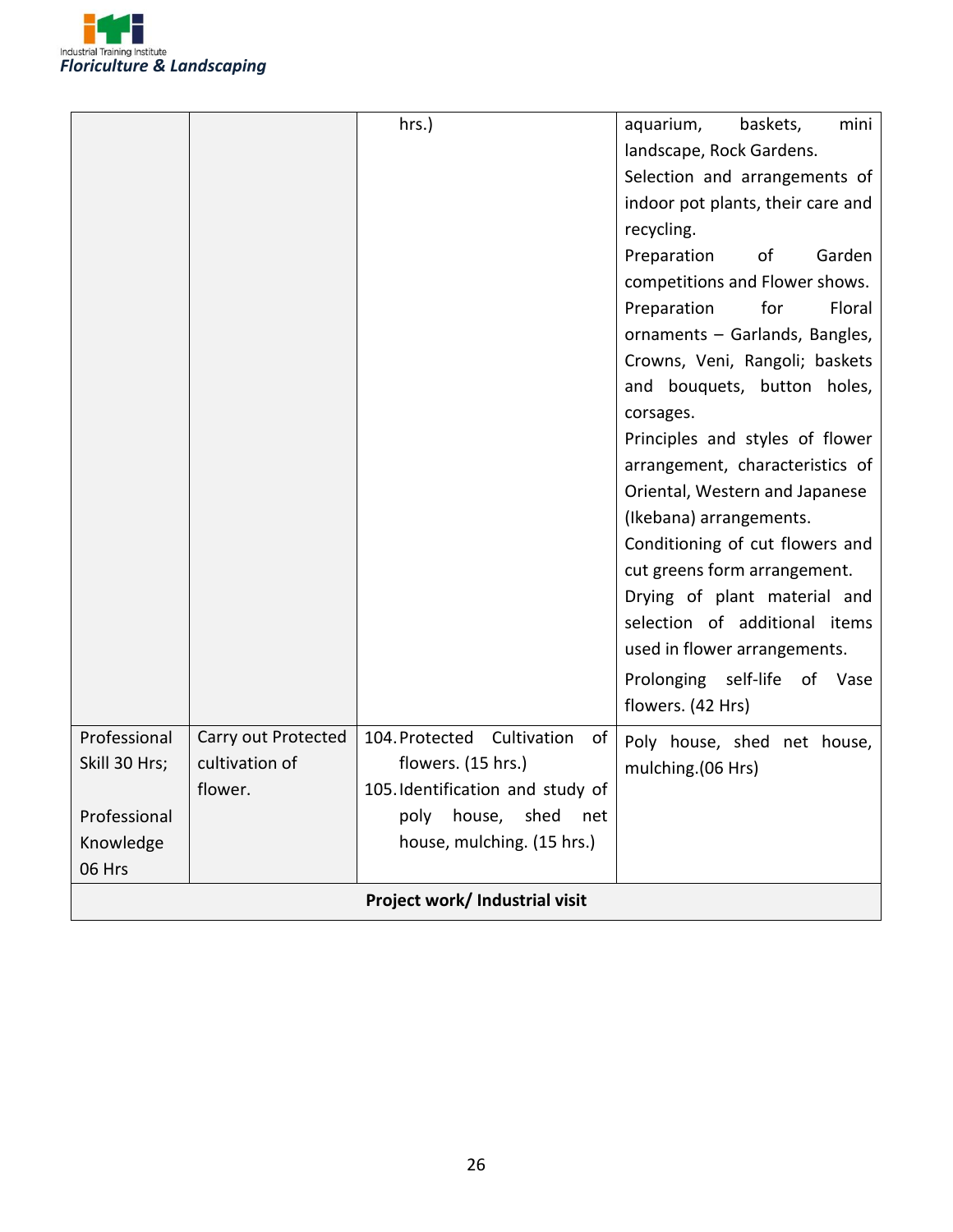

#### **SYLLABUS FOR CORE SKILLS**

1. Employability Skills ( Common for all CTS trades) (160Hrs)

*Learning outcomes, assessment criteria, syllabus and Tool List of Core Skills subjects which is common for a group of trades, provided separately in www.bharatskills.gov.in.*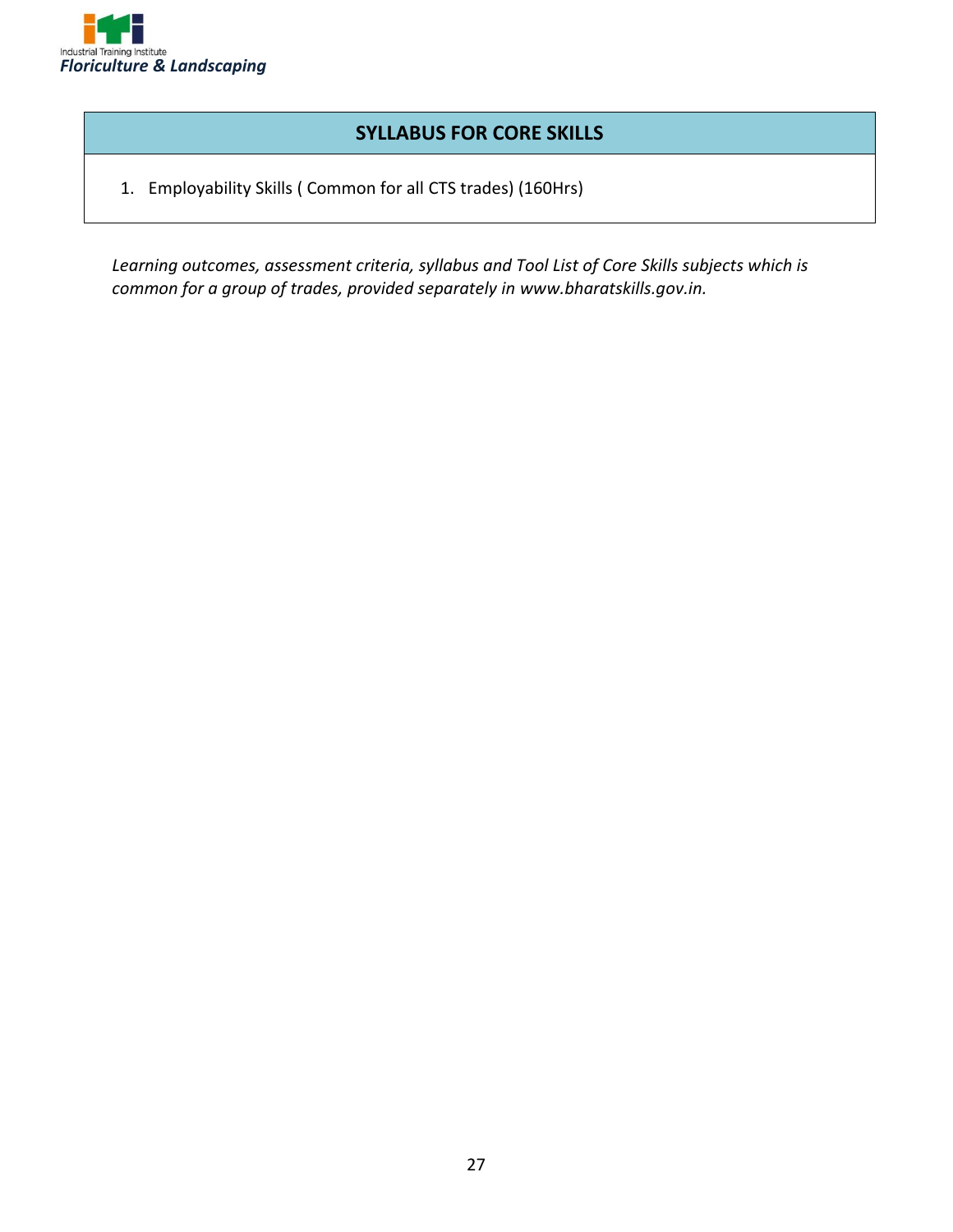

| <b>List of Tools &amp; Equipment</b> |                                                         |                      |          |  |  |
|--------------------------------------|---------------------------------------------------------|----------------------|----------|--|--|
|                                      | FLORICULTURE & LANDSCAPING (For batch of 24 Candidates) |                      |          |  |  |
| S No.                                | <b>Name of the Tools and Equipment</b>                  | <b>Specification</b> | Quantity |  |  |
|                                      | <b>A. TRAINEES TOOL KIT</b>                             |                      |          |  |  |
| 1.                                   | Kassi / Spade                                           |                      | 25 nos.  |  |  |
| 2.                                   | Khurpi                                                  |                      | 25 nos.  |  |  |
| 3.                                   | Hand hoe                                                |                      | 25 nos.  |  |  |
| 4.                                   | Saw                                                     |                      | 25 nos.  |  |  |
| 5.                                   | <b>Watering Can</b>                                     |                      | 06 nos.  |  |  |
| 6.                                   | Rose Can                                                |                      | 06 nos.  |  |  |
| 7.                                   | <b>Grass Cutter</b>                                     |                      | 25 nos.  |  |  |
| 8.                                   | <b>Budding &amp; Grafting Knives</b>                    |                      | 12 nos.  |  |  |
| 9.                                   | Secateur                                                |                      | 12 nos.  |  |  |
| 10.                                  | Forceps                                                 |                      | 06 nos.  |  |  |
| 11.                                  | <b>Buckets</b>                                          |                      | 12 nos.  |  |  |
| 12.                                  | <b>Edge Cutter</b>                                      |                      | 02 nos.  |  |  |
| 13.                                  | <b>Tree Pruner</b>                                      |                      | 02 nos.  |  |  |
|                                      | <b>Farm Structures</b>                                  |                      |          |  |  |
| 14.                                  | <b>Green House</b>                                      |                      | 01 no.   |  |  |
| 15.                                  | Poly House                                              |                      | 01 no.   |  |  |
| 16.                                  | <b>Misting Unit</b>                                     |                      | 01 no.   |  |  |
|                                      | <b>B. FARM EQUIPMENT</b>                                |                      |          |  |  |
| 17.                                  | Power Triller with Bowing Attachment                    |                      | 01 no.   |  |  |
| 18.                                  | <b>Wheel Barrow</b>                                     |                      | 01 no.   |  |  |
| 19.                                  | Hand Sprayer (Small)                                    |                      | 07 nos.  |  |  |
| 20.                                  | Foot Sprayer                                            |                      | 02 nos.  |  |  |
| 21.                                  | <b>Hand Gloves</b>                                      |                      | 20 nos.  |  |  |
| 22.                                  | <b>Balance</b>                                          |                      | 01 no.   |  |  |
| 23.                                  | Sieve / Stainer                                         |                      | 02 nos.  |  |  |
| 24.                                  | <b>Grass Mower</b>                                      |                      | 01 no.   |  |  |
| <b>C. LABORATORY EQUIPMENT</b>       |                                                         |                      |          |  |  |
| 25.                                  | Refrigerator                                            |                      | 01 no.   |  |  |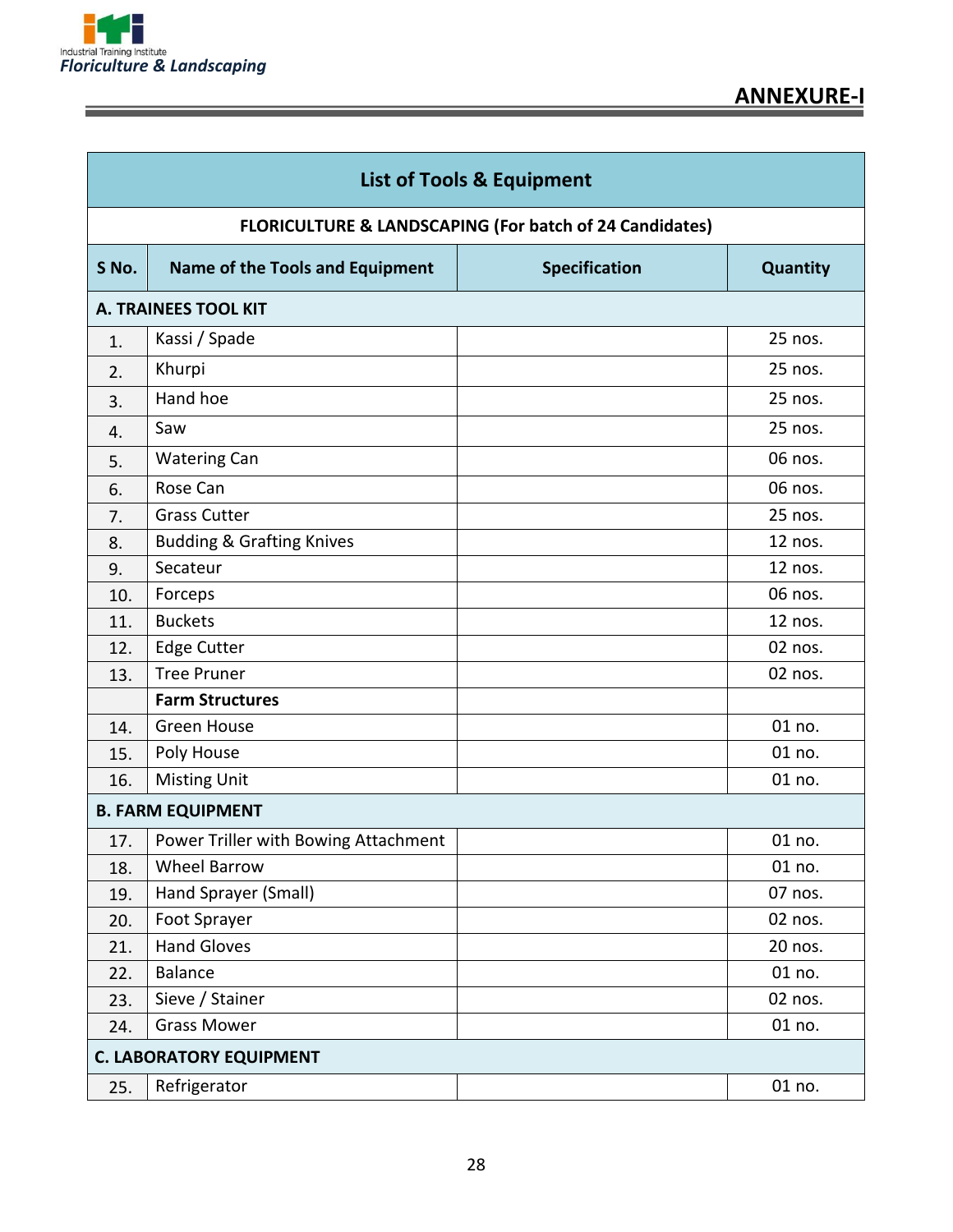

|     | <b>Glass Wares</b>                                                                                                  |                               |             |  |
|-----|---------------------------------------------------------------------------------------------------------------------|-------------------------------|-------------|--|
| 26. | <b>Beakers</b>                                                                                                      |                               | 05 nos.     |  |
| 27. | <b>Measuring Cylinder</b>                                                                                           |                               | 05 nos.     |  |
|     | <b>D. CHEMICALS GROWTH REGULATORS</b>                                                                               |                               |             |  |
| 28. | G.A.                                                                                                                |                               | 01 bottle   |  |
| 29. | N.A.A.                                                                                                              |                               | 01 bottle   |  |
| 30. | LA. A.                                                                                                              |                               | 01 bottle   |  |
| 31. | I.B.A.                                                                                                              |                               | 01 bottle   |  |
| 32. | <b>Routine Hormone</b>                                                                                              |                               | 01 bottle   |  |
|     | <b>Identification Materials</b>                                                                                     |                               |             |  |
| 33. | Flower Germ Plasm                                                                                                   |                               | As required |  |
| 34. | Seed material                                                                                                       |                               | As required |  |
| 35. | Packing materials                                                                                                   |                               | As required |  |
|     | <b>E. ACCESSORIES FOR FLOWER ARRANGEMENT</b>                                                                        |                               |             |  |
| 36. | Different types of flower containers                                                                                |                               | As required |  |
| 37. | Flower vases                                                                                                        |                               | As required |  |
| 38. | Pin holder                                                                                                          |                               | As required |  |
|     | <b>Laboratory Misc. Supplies</b>                                                                                    |                               |             |  |
| 39. | Duster                                                                                                              |                               | 20 nos.     |  |
| 40. | Soap                                                                                                                |                               | 20 nos.     |  |
| 41. | <b>Cotton balls</b>                                                                                                 |                               | 10 nos.     |  |
| 42. | Filter paper (Packs)                                                                                                |                               | 10 nos.     |  |
| 43. | Filter cloth                                                                                                        |                               | 10 mtrs.    |  |
|     | <b>Compact Disc</b>                                                                                                 |                               |             |  |
| 44. | <b>Educational CD</b>                                                                                               |                               | 01 no.      |  |
| 45. | Manual Extractor/4 Frame Radial<br>Extractor                                                                        |                               | 01 no       |  |
| 46. | Honey Tank with Filter                                                                                              | 50 Kg /100 kg-Stainless Steel | 01 no.      |  |
| 47. | <b>Uncapping Tray</b>                                                                                               |                               | 01 no.      |  |
| 48. | Cold Uncapping Knife (Left)- Scalloped<br>Edge -Stainless Steel/Cold Uncapping<br>Knife (Right)-Stainless Steel     |                               | 05 nos.     |  |
| 49. | <b>Honey Processor</b>                                                                                              |                               | 01 set      |  |
| 50. | Tap Strainer - Stainless Steel                                                                                      |                               | 02 nos.     |  |
| 51. | Bee Box                                                                                                             | ISI A-Type (8 frame)          | 02 nos.     |  |
| 52. | Plunger Marking Cage, Press in<br>Marking Cage, Clip Type Queen Cage,<br>Queen Travelling and Introduction<br>Cages |                               | 01 no       |  |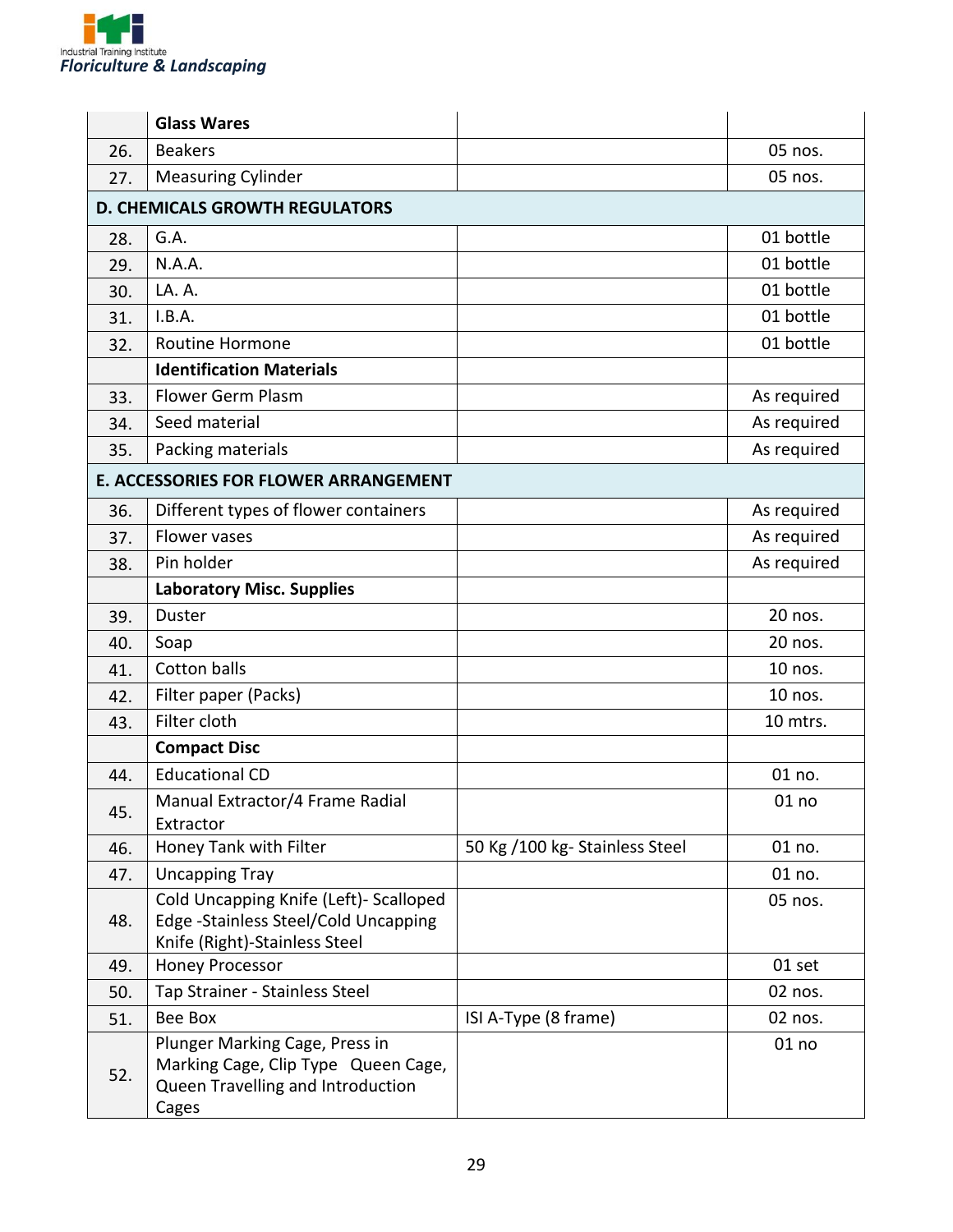

| 53.                                                 | Combined Veil and smoker             |                  | 01 no each |
|-----------------------------------------------------|--------------------------------------|------------------|------------|
| 54.                                                 | Pair of Leather Gloves               |                  | 03 nos     |
| 55.                                                 | Contact Feeder,                      | 4 liter capacity | 10 nos     |
| 56.                                                 | Lightweight J-type Hive Tool         |                  | 10 nos     |
| 57.                                                 | Queen Gate                           |                  | 20 nos     |
| 58.                                                 | Queen Excluder                       |                  | 03 nos     |
| 59.                                                 | <b>Drone Trap</b>                    |                  | 03 nos     |
| 60.                                                 | Thermometer                          | Fahrenheit       | 02 nos.    |
| 61.                                                 | Steel container                      |                  | 03 nos     |
| 62.                                                 | Stove                                | Kerosene / Gas   | 01 no.     |
| F. DESCRIPTION OF ITEM, MISCELLANEOUS FARM SUPPLIES |                                      |                  |            |
| 63.                                                 | <b>Earthen Pots</b>                  |                  | 100 nos.   |
| 64.                                                 | <b>Plastic Pots</b>                  |                  | 100 nos.   |
| 65.                                                 | Polythene Bags                       |                  | 500 nos.   |
| 66.                                                 | <b>Seed Packets</b>                  |                  | 1000 nos   |
| 67.                                                 | Brown paper bags                     |                  | 1000 nos.  |
| 68.                                                 | Gunny bags                           |                  | 10 nos.    |
| 69.                                                 | Tags-labels                          |                  | $100$ nos  |
| 70.                                                 | <b>Thread balls</b>                  |                  | 12 nos.    |
| 71.                                                 | Budding-tape                         |                  | 10 nos.    |
| 72.                                                 | Sirki                                |                  | 10 nos.    |
| 73.                                                 | <b>Bamboos</b>                       |                  | 20 nos.    |
| 74.                                                 | Boxes (Packing)                      |                  | 10 nos.    |
| 75.                                                 | Sutli                                |                  | 05 kgs.    |
| 76.                                                 | Moss-grass                           |                  | 05 kgs     |
| 77.                                                 | Polythene roll                       |                  | 01 no.     |
| 78.                                                 | Tags-label                           | Metallic         | 100 nos.   |
| 79.                                                 | <b>Tray</b>                          |                  | 10 nos     |
|                                                     | <b>G. METEOROLOGICAL INSTRUMENTS</b> |                  |            |
| 80.                                                 | Rain gauge                           |                  | 01 No      |
| 81.                                                 | Max-Min Thermometer                  |                  | 01 No      |
| 82.                                                 | Dry & Wet Bulb                       |                  | 01 No      |
|                                                     |                                      |                  |            |

*Note: -*

*1. All the tools and equipment are to be procured as per BIS specification.*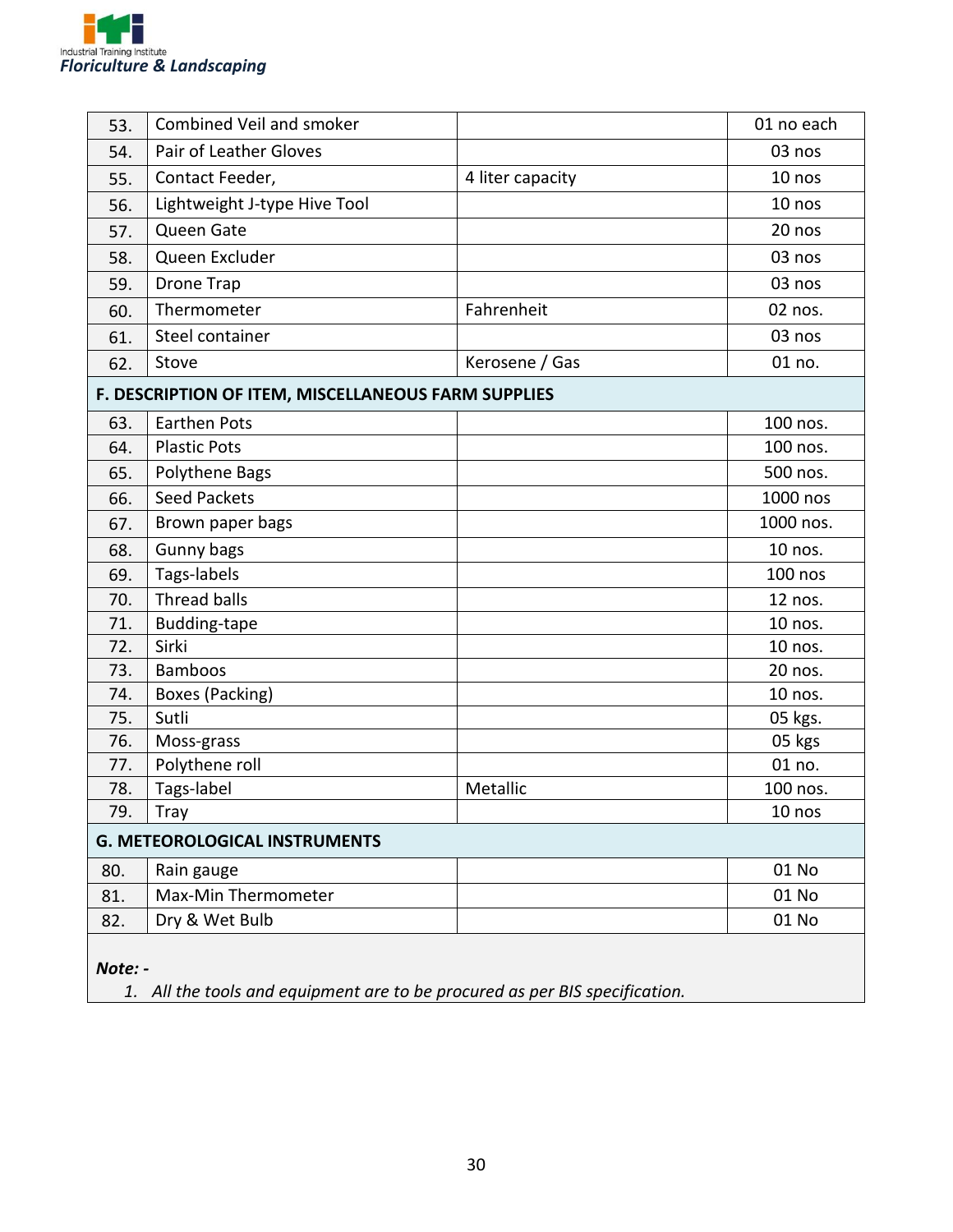The DGT sincerely acknowledges contributions of the Industries, State Directorates, Trade Experts, Domain Experts, trainers of ITIs, NSTIs, faculties from universities and all others who contributed in revising the curriculum.

Special acknowledgement is extended by DGT to the following expert members who had contributed immensely in this curriculum.

| List of Expert Members participated for finalizing the course curriculum of Floriculture & |                                             |                                  |                |
|--------------------------------------------------------------------------------------------|---------------------------------------------|----------------------------------|----------------|
| Landscaping.                                                                               |                                             |                                  |                |
| S No.                                                                                      | <b>Name &amp; Designation</b><br>Sh/Mr./Ms. | Organization                     | <b>Remarks</b> |
| 1.                                                                                         | Ranjan Kumar Das                            | Dept. of Horticulture,           | Chairman       |
|                                                                                            | Mohapatra, Dy. Director of                  | Mayurbhanj                       |                |
|                                                                                            | Horticulture                                |                                  |                |
| 2.                                                                                         | L.K. Mukherjee,                             | CSTARI, Kolkata                  | Member         |
|                                                                                            | Deputy Director                             |                                  |                |
| 3.                                                                                         | Dr. Keshaba Charana Panda,                  | HDF Gramin ITC, Mayurbhanj       | Member         |
|                                                                                            | Principal                                   |                                  |                |
| 4.                                                                                         | Sudershan Mohanty,                          | Dept. of Agriculture, Mayurbhanj | Member         |
|                                                                                            | Dy. Director Agriculture                    |                                  |                |
| 5.                                                                                         | Jagannath Patra,                            | KrushiVigyan Kendra,             | Member         |
|                                                                                            | Programme Co-ordinator                      | Mayurbhanj                       |                |
| 6.                                                                                         | Sarat Chandra Sethy,                        | Dept.of Agriculture, Betnoti     | Member         |
|                                                                                            | District Agriculture Officer                |                                  |                |
| 7.                                                                                         | Sudam Kumar Nayak,                          | Dept.of Agriculture, Betnoti     | Member         |
|                                                                                            | <b>Plant Protection Officer</b>             |                                  |                |
| 8.                                                                                         | Ch. Swapan Ku.                              | HDF Gramin ITC, Mayurbhanj       | Member         |
|                                                                                            | Mohapatra, Director                         |                                  |                |
| 9.                                                                                         | Sudarshan Das, Secretary                    | HDF, Bhubaneswar                 | Member         |
| 10.                                                                                        | Bhupati Kumar Patra, Vice                   | HDF Gramin ITC, Mayurbhanj       | Member         |
|                                                                                            | Principal                                   |                                  |                |
| 11.                                                                                        | Bijay Ku. Das, Lecturer                     | HDF Gramin ITC, Mayurbhanj       | Member         |
| 12.                                                                                        | Sachindra Dalabehera,                       | HDF Gramin ITC, Mayurbhanj       | Member         |
|                                                                                            | Lecturer                                    |                                  |                |
| 13.                                                                                        | Dr. Ranjay Ku. Giri, Lecturer               | HDF Gramin ITC, Mayurbhanj       | Member         |
| 14.                                                                                        | Pradeep Chandra Das,                        | HDF Gramin ITC, Mayurbhanj       | Member         |
|                                                                                            | Lecturer                                    |                                  |                |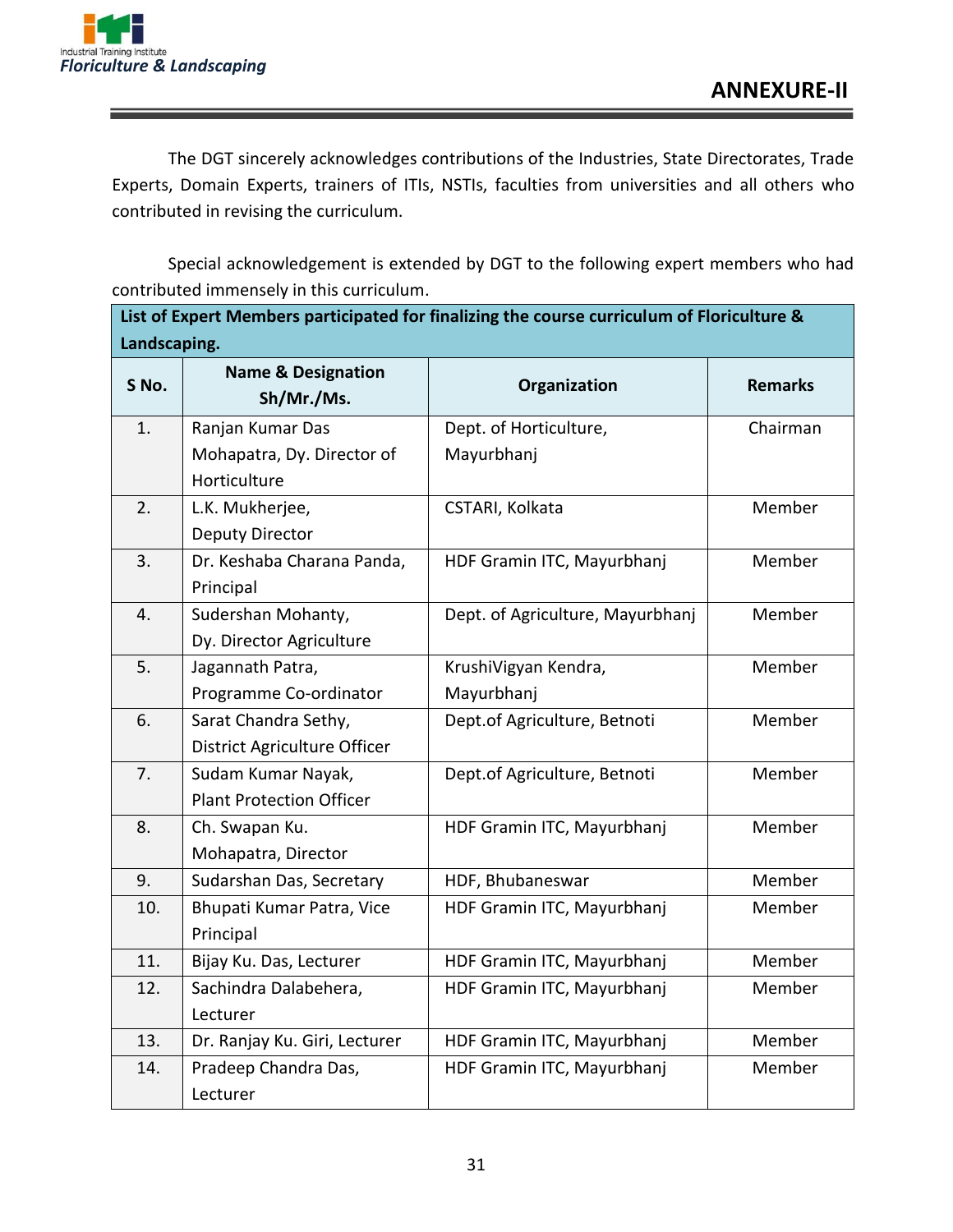

| 15. | Shubhadeep Bera,            | HDF Gramin ITC, Mayurbhanj     | Member |
|-----|-----------------------------|--------------------------------|--------|
|     | Co-Ordinator                |                                |        |
| 16. | Bishnupada Bhowmick,        | HDF Gramin ITC, Mayurbhanj     | Member |
|     | Lecturer                    |                                |        |
| 17. | Sanghamitra Pattanayak,     | Krushi Vigyan Kendra,          | Member |
|     | Scientist Hort.             | Mayurbhanj                     |        |
| 18. | Dr. Soumen Palit, Principal | Green Field Agrotech Pvt. ITI, | Member |
|     |                             | Paschim Medinipur, West Bengal |        |
| 19. | Samiron Banerjee, Trade     | Green Field Agrotech Pvt. ITI, | Member |
|     | Instructor                  | Paschim Medinipur, West Bengal |        |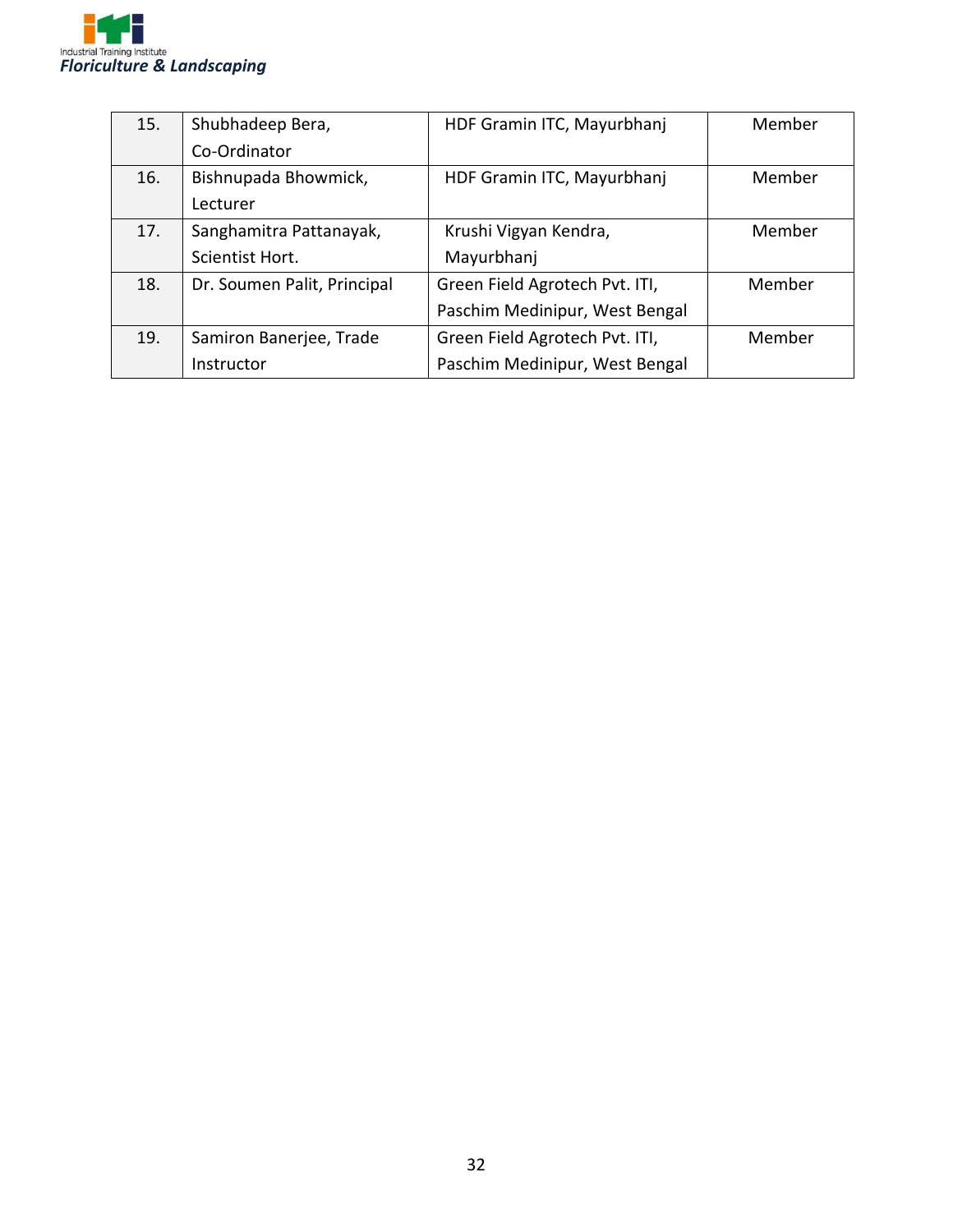

#### **ABBREVIATIONS**

| <b>CTS</b>  | <b>Craftsmen Training Scheme</b>                   |
|-------------|----------------------------------------------------|
| <b>ATS</b>  | <b>Apprentice ship Training Scheme</b>             |
| <b>CITS</b> | <b>Craft Instructor Training Scheme</b>            |
| <b>DGT</b>  | <b>Directorate General of Training</b>             |
| <b>MSDE</b> | Ministry of Skill Development and Entrepreneurship |
| <b>NTC</b>  | <b>National Trade Certificate</b>                  |
| <b>NAC</b>  | National Apprentice ship Certificate               |
| <b>NCIC</b> | National Craft Instructor Certificate              |
| LD          | <b>Locomotor Disability</b>                        |
| <b>CP</b>   | <b>Cerebral Palsy</b>                              |
| <b>MD</b>   | <b>Multiple Disabilities</b>                       |
| LV          | Low Vision                                         |
| <b>HH</b>   | Hard of Hearing                                    |
| ID          | <b>Intellectual Disabilities</b>                   |
| <b>LC</b>   | Leprosy Cured                                      |
| <b>SLD</b>  | <b>Specific Learning Disabilities</b>              |
| <b>DW</b>   | Dwarfism                                           |
| MI          | <b>Mental Illness</b>                              |
| AA          | <b>Acid Attack</b>                                 |
| PwD         | Person with disabilities                           |